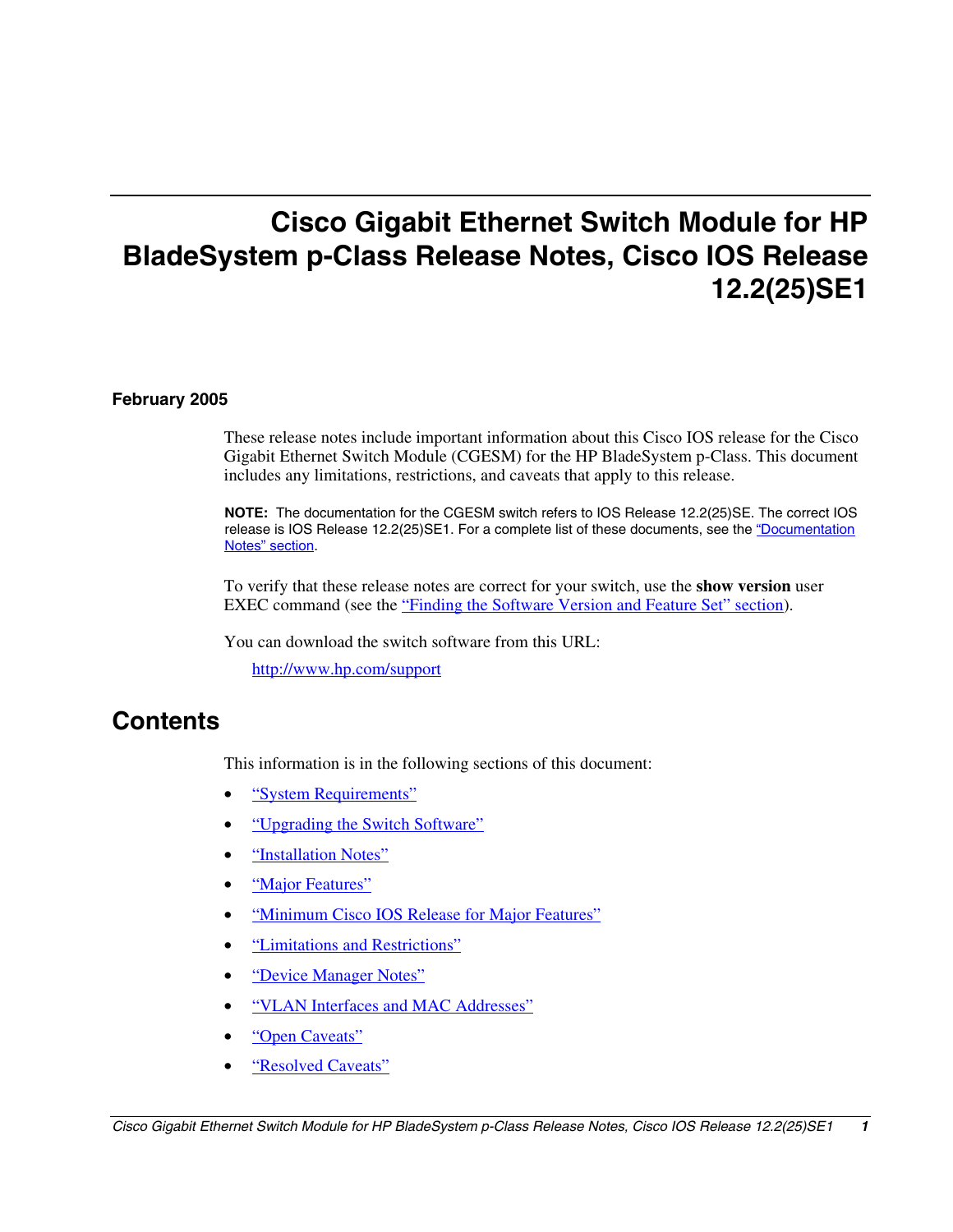- ["Related Documentation"](#page-20-0)
- ["Obtaining Technical Support"](#page-21-0)

## <span id="page-1-0"></span>**System Requirements**

The system requirements are described in these sections:

- ["Device Manager System Requirements"](#page-1-0)
- ["Cluster Compatibility"](#page-2-0)

### **Device Manager System Requirements**

These sections describes the hardware and software requirements for using the device manager:

- ["Hardware Requirements"](#page-1-0)
- ["Software Requirements"](#page-1-0)

#### **Hardware Requirements**

[Table 1](#page-1-0) lists the minimum hardware requirements for running the device manager.

#### **Table 1: Minimum Hardware Requirements**

| <b>Processor Speed</b>        | <b>DRAM</b>       | <b>Number of Colors</b> | <b>Resolution</b> | <b>Font Size</b> |
|-------------------------------|-------------------|-------------------------|-------------------|------------------|
| Intel Pentium II <sup>'</sup> | $64 \text{ MB}^2$ | 256                     | 1024 x 768        | Small            |

1. We recommend Intel Pentium 4.

2. We recommend 256-MB DRAM.

#### **Software Requirements**

[Table 2](#page-2-0) lists the supported operating systems and browsers for using the device manager. The device manager verifies the browser version when starting a session to ensure that the browser is supported.

**NOTE:** The device manager does not require a plug-in.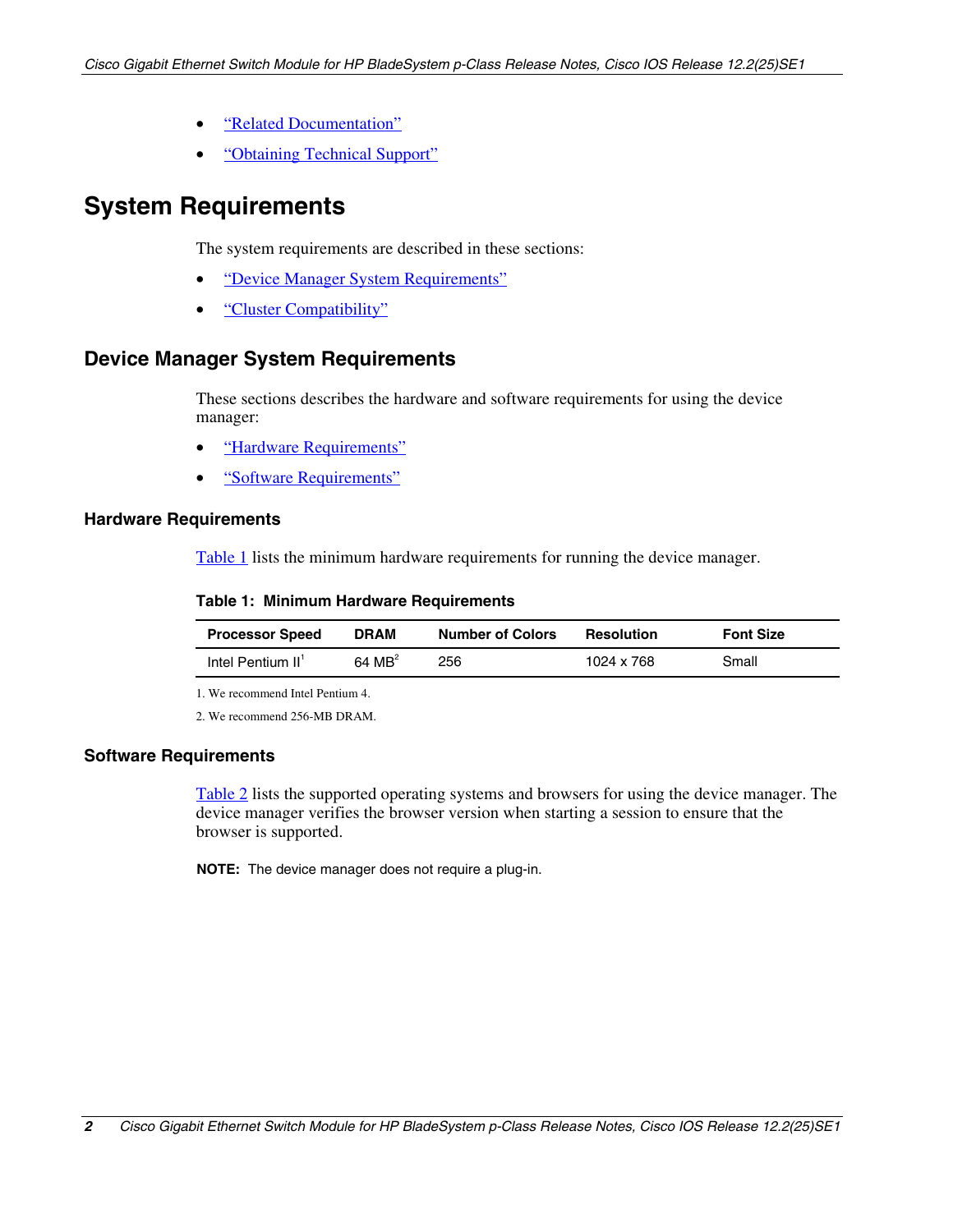| <b>Operating System</b> | <b>Minimum Service Pack</b><br>or Patch | <b>Microsoft Internet</b><br>Explorer <sup>1</sup> | <b>Netscape</b><br>Navigator |
|-------------------------|-----------------------------------------|----------------------------------------------------|------------------------------|
| Windows 98              | None                                    | 5.5 or $6.0$                                       | 7.1                          |
| Windows NT              | Service Pack 6 or later                 | 5.5 or 6.0                                         | 7.1                          |
| Windows 2000            | None                                    | 5.5 or 6.0                                         | 7.1                          |
| Windows XP              | None                                    | 5.5 or 6.0                                         | 7.1                          |

<span id="page-2-0"></span>**Table 2: Supported Operating Systems and Browsers** 

1. Service Pack 1 or higher is required for Internet Explorer 5.5.

## **Cluster Compatibility**

You cannot create and manage switch clusters through the device manager. To create and manage switch clusters, use the command-line interface (CLI).

When creating a switch cluster or adding a switch to a cluster, follow these guidelines:

- When you create a switch cluster, we recommend configuring the highest-end switch in your cluster as the command switch.
- The standby command switch must be the same type as the command switch. For example, if the command switch is a CGESM switch, all standby command switches must be CGESM switches.

## **Upgrading the Switch Software**

These are the procedures for downloading software. Before downloading software, read this section for important information:

- ["Finding the Software Version and Feature Set"](#page-2-0)
- ["Deciding Which Files to Use"](#page-3-0)
- ["Upgrading a Switch by Using the Device Manager"](#page-3-0)
- ["Upgrading a Switch by Using the CLI"](#page-3-0)
- ["Recovering from a Software Failure"](#page-4-0)

### **Finding the Software Version and Feature Set**

The Cisco IOS image is stored as a bin file in a directory that is named with the Cisco IOS release. A subdirectory contains the files needed for web management. The image is stored on the system board flash device (flash:).

You can use the **show version** user EXEC command to display the software version that is running on your switch.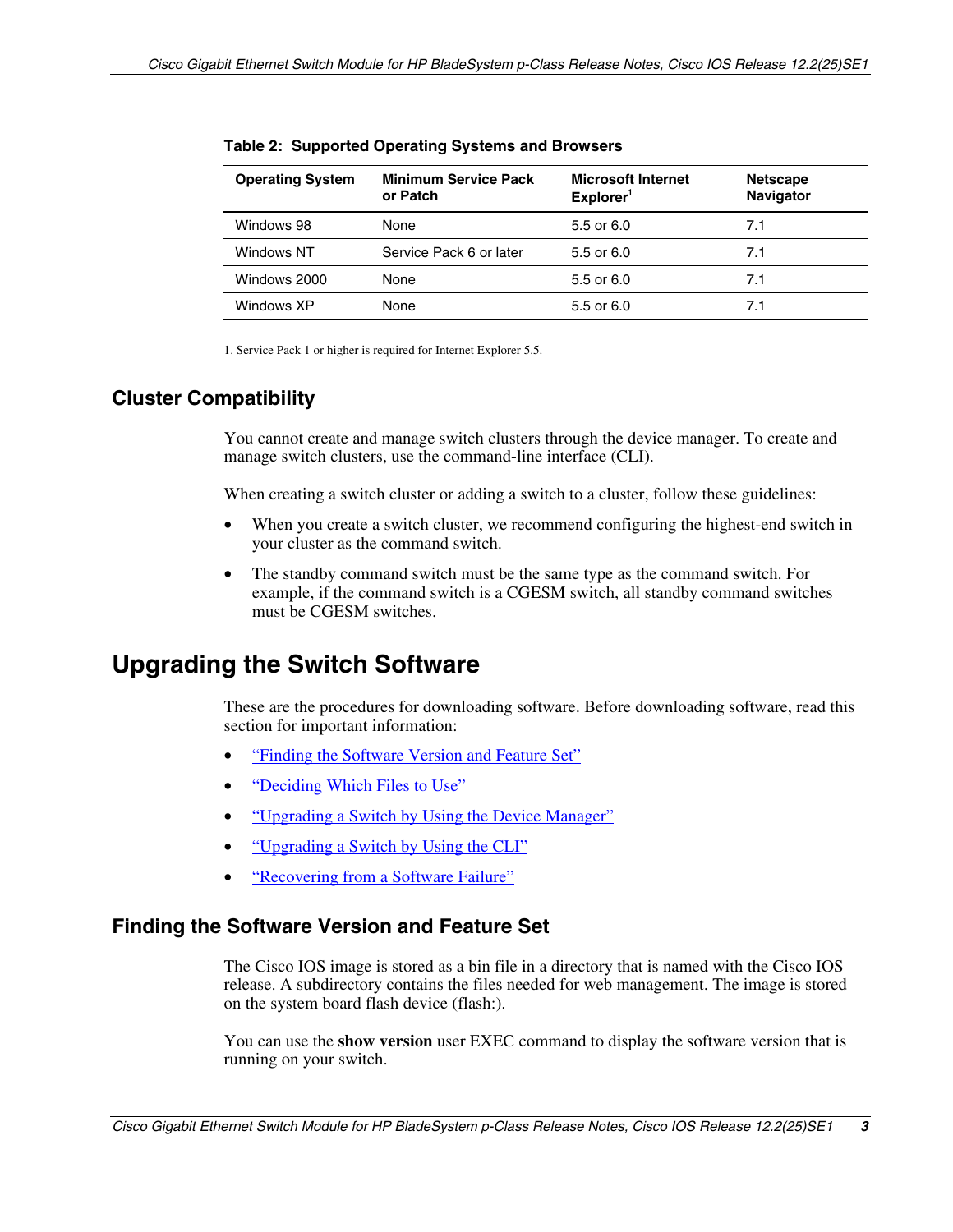You also can use the **dir** *filesystem***:** privileged EXEC command to see the directory names of other software images that you might have stored in flash memory.

### <span id="page-3-0"></span>**Deciding Which Files to Use**

The upgrade procedures in these release notes describe how to perform the upgrade by using a tar file. This file contains the Cisco IOS image file and the files needed for the embedded device manager. You must use the tar file to upgrade the switch through the device manager. To upgrade the switch through the command-line interface (CLI), use the tar file and the **archive download-sw** privileged EXEC command.

Here are the filenames for this software release:

- cgesm-i6k91l2-tar.122-25.SE1.tar
- cgesm-i6l2-tar.122-25.SE1.tar

### **Upgrading a Switch by Using the Device Manager**

You can upgrade switch software by using the device manager. From the feature bar, choose **Administration > Software Upgrade**. For detailed instructions, click **Help**.

**NOTE:** When using the device manager to upgrade your switch, do not use or close your browser session after the upgrade process begins. Wait until after the upgrade process completes.

### **Upgrading a Switch by Using the CLI**

This procedure is for copying the tar file to the switch. You copy the file to the switch from a TFTP server and extract the files. You can download an image file and replace or keep the current image. The **archive download-sw** privileged EXEC command both downloads and extracts the files.

To download software, follow these steps:

1. To download the software image file go to:

<http://www.hp.com/support>

To download the image for a CGESM switch, click **CGESM software**. To obtain authorization and to download the cryptographic software files, click **CGESM 3DES Cryptographic Software**.

2. Copy the image to the appropriate TFTP directory on the workstation, and make sure that the TFTP server is properly configured.

For more information, refer to Appendix B in the software configuration guide for this release.

3. Log into the switch through the console port or a Telnet session.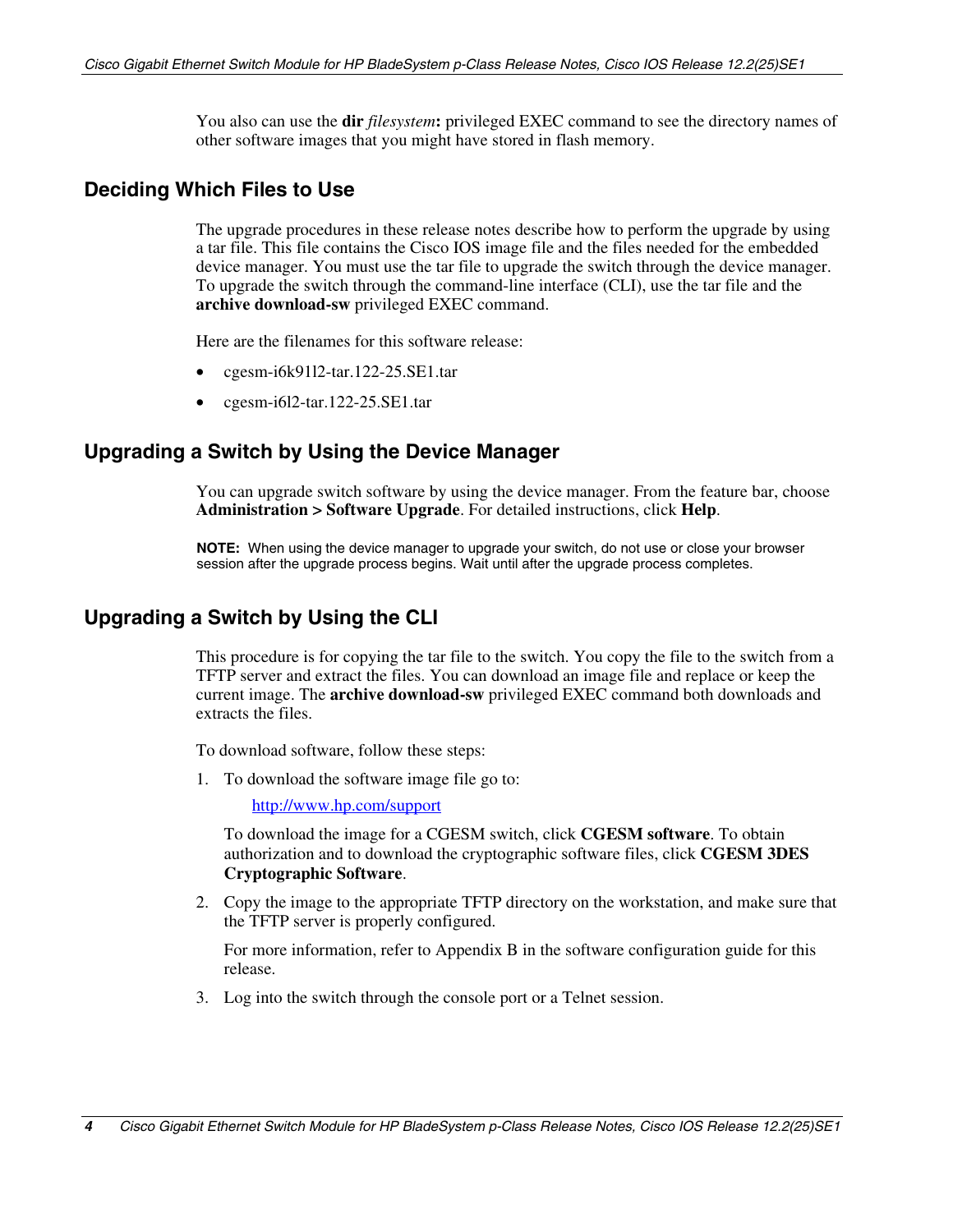<span id="page-4-0"></span>4. (Optional) Ensure that you have IP connectivity to the TFTP server by entering this privileged EXEC command:

**ping** *tftp-server-address*

For more information about assigning an IP address and default gateway to the switch, refer to the software configuration guide for this release.

5. Download the image file from the TFTP server to the switch. If you are installing the same version of software that is currently on the switch, overwrite the current image by entering this privileged EXEC command:

**archive download-sw /overwrite /reload tftp:**[[*// location*]/ *directory*]/*image-name*.**tar**

The **/overwrite** option overwrites the software image in flash memory with the downloaded one.

The **/reload** option reloads the system after downloading the image unless the configuration has been changed and not saved.

For //*location*, specify the IP address of the TFTP server.

For /*directory***/***image-name***.tar**, specify the directory (optional) and the image to download. Directory and image names are case sensitive.

This example shows how to download an image from a TFTP server at 198.30.20.19 and to overwrite the image on the switch:

Switch# **archive download-sw /overwrite tftp://198.30.20.19/cgesmi6l2-tar.122-25.SE1.tar**

You also can download the image file from the TFTP server to the switch and keep the current image by replacing the **/overwrite** option with the **/leave-old-sw** option.

### **Recovering from a Software Failure**

For recovery procedures, see the "Troubleshooting" chapter in the *Cisco Gigabit Ethernet Switch Module for HP-Blade System p-Class Software Configuration Guide* for this release.

## **Installation Notes**

You can assign IP information to your switch by using these methods:

- The Express Setup program, as described in the *Cisco Gigabit Ethernet Switch Module for HP-Blade System p-Class Hardware Installation Guide*.
- The CLI-based setup program, as described in the *Cisco Gigabit Ethernet Switch Module for HP-Blade System p-Class Hardware Installation Guide*.
- The DHCP-based autoconfiguration, as described in the *Cisco Gigabit Ethernet Switch Module for HP-Blade System p-Class Software Configuration Guide*.
- Manually assigning an IP address, as described in the *Cisco Gigabit Ethernet Switch Module for HP-Blade System p-Class Software Configuration Guide*.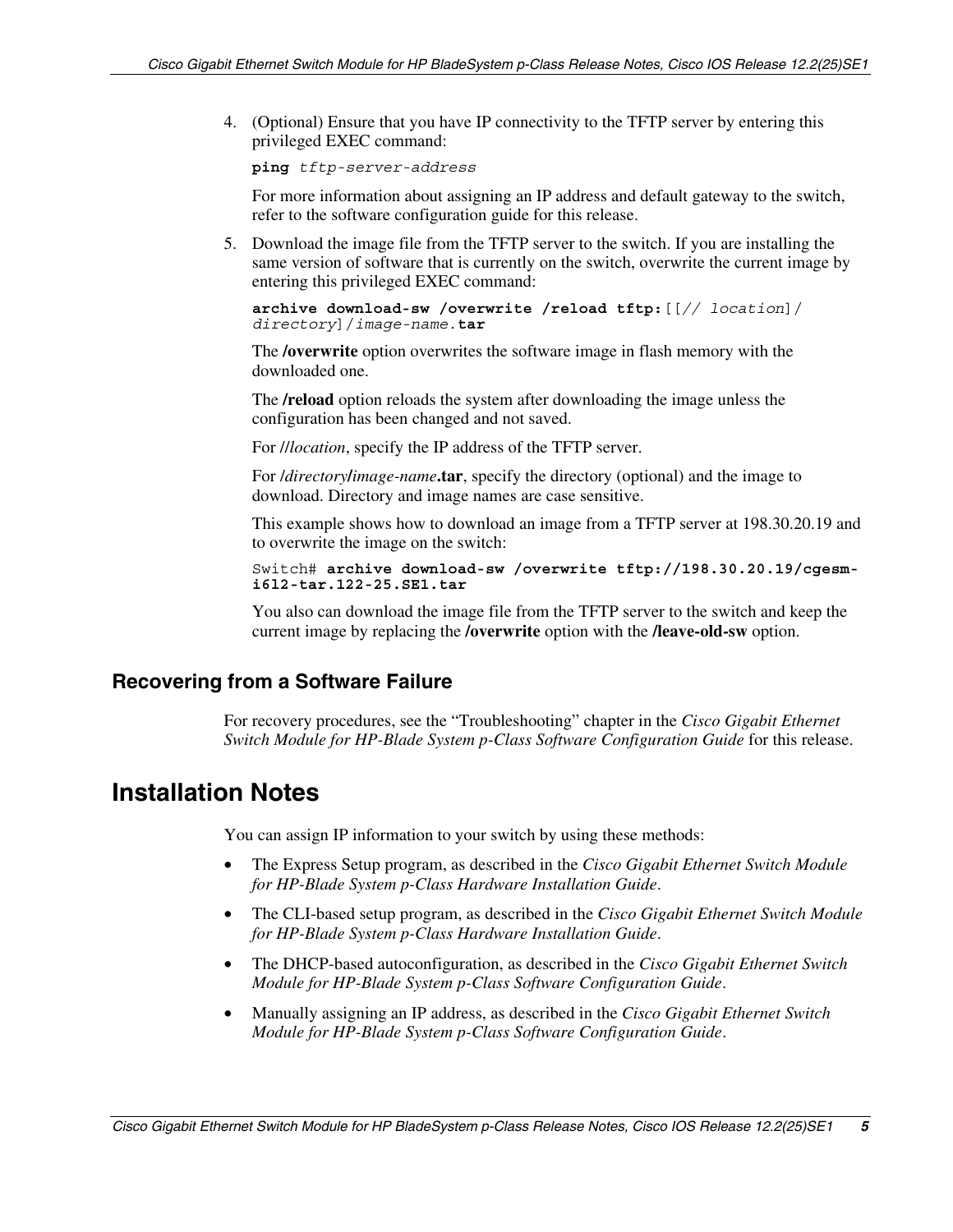## <span id="page-5-0"></span>**Major Features**

This release contains these features:

- The device manager is included in the switch image and provides simplified management for a single switch. Its features, such as Smartports and color-coded graphs, make it easier to configure and monitor the switch. No special installation is required. After the switch is configured through the Express Setup program or through the CLI-based setup program, the device manager is accessible through a Microsoft Internet Explorer or Netscape Navigator browser session. For more information, refer to the device manager online help. For information on how to display the device manager, refer to the *Cisco Gigabit Ethernet Switch Module for HP BladeSystem p-Class Hardware Installation Guide*.
- Secure Socket Layer (SSL) version 3.0 support for the HTTP1.1 server authentication, encryption, and message integrity, and HTTP client authentication to allow secure HTTP communications (only available in the cryptographic software image)
- Storm-control enhancements:
	- Specify the traffic rate in packets per second or in bits per second at which broadcast, multicast, or unicast packets are received.
	- Specify an action to take when a storm control occurs on a port.
- Support for DSCP transparency. If DSCP transparency is enabled, the switch does not modify the DSCP field in the incoming packet, and the DSCP field in the outgoing packet is the same as that in the incoming packet.
- Support for VLAN-based QoS and hierarchical policy maps on switch virtual interfaces (SVIs).

## **Minimum Cisco IOS Release for Major Features**

[Table 3](#page-6-0) lists the minimum software release required to support the major features on this switch.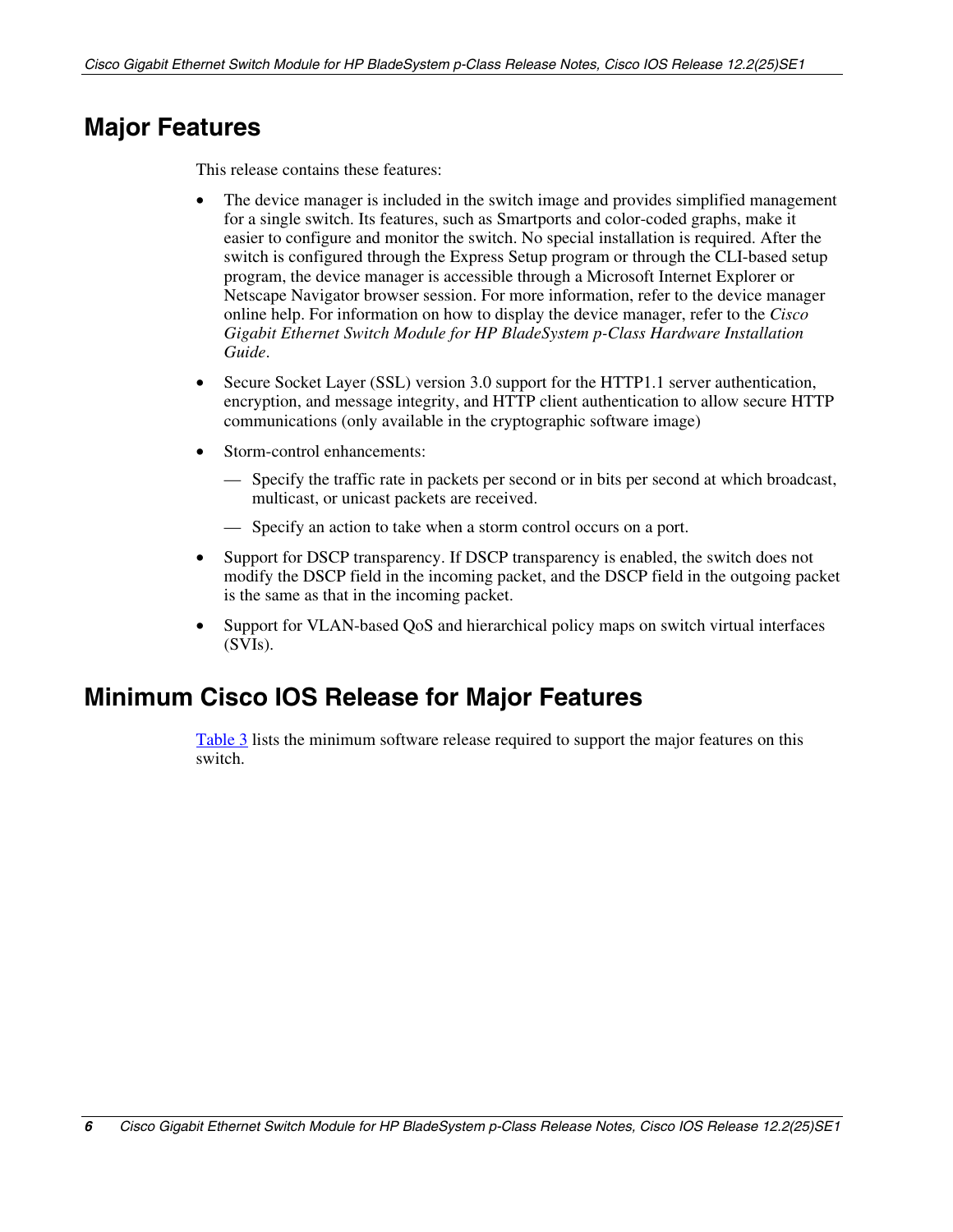| <b>Feature</b>                                                                           | <b>Minimum Cisco IOS</b><br><b>Release Required</b> |
|------------------------------------------------------------------------------------------|-----------------------------------------------------|
| Support for DSCP transparency                                                            | 12.2(25)SE1                                         |
| Support for VLAN-based QoS and hierarchical policy maps on SVIs                          | 12.2(25)SE1                                         |
| Device manager                                                                           | 12.2(25)SE1                                         |
| Support for SSL version 3.0 for secure HTTP communication<br>(cryptographic images only) | 12.2(25)SE1                                         |
| 802.1x accounting and MIBs (IEEE8021-PAE-MIB and<br>CISCO-PAE-MIB)                       | 12.2(25)SE1                                         |
| <b>Flex Links</b>                                                                        | 12.2(25)SE1                                         |
| HTTP software upgrade (device manager only)                                              | 12.2(25)SE1                                         |
| SFP module diagnostic-management interface                                               | 12.2(25)SE1                                         |
| Smartports macros                                                                        | 12.2(25)SE1                                         |

<span id="page-6-0"></span>

| Table 3: CGESM Switch Features and the Minimum Cisco IOS Release Required |  |
|---------------------------------------------------------------------------|--|
|---------------------------------------------------------------------------|--|

## **Limitations and Restrictions**

You should review this section before you begin working with the switch. These are known limitations that will not be fixed, and there is not always a workaround. Some features might not work as documented, and some features could be affected by recent changes to the switch hardware or software.

This section contains these limitations:

- ["Cisco IOS Limitations"](#page-6-0)
- ["Device Manager Limitations and Restrictions"](#page-11-0)

## **Cisco IOS Limitations**

These limitations apply to CGESM switch and are in the following sections:

- ["Configuration"](#page-7-0)
- ["Ethernet"](#page-8-0)
- ["HSRP"](#page-8-0)
- $\bullet$  ["IP"](#page-8-0)
- ["IP Telephony"](#page-8-0)
- ["Multicasting"](#page-9-0)
- ["QoS"](#page-9-0)
- ["SPAN and RSPAN"](#page-10-0)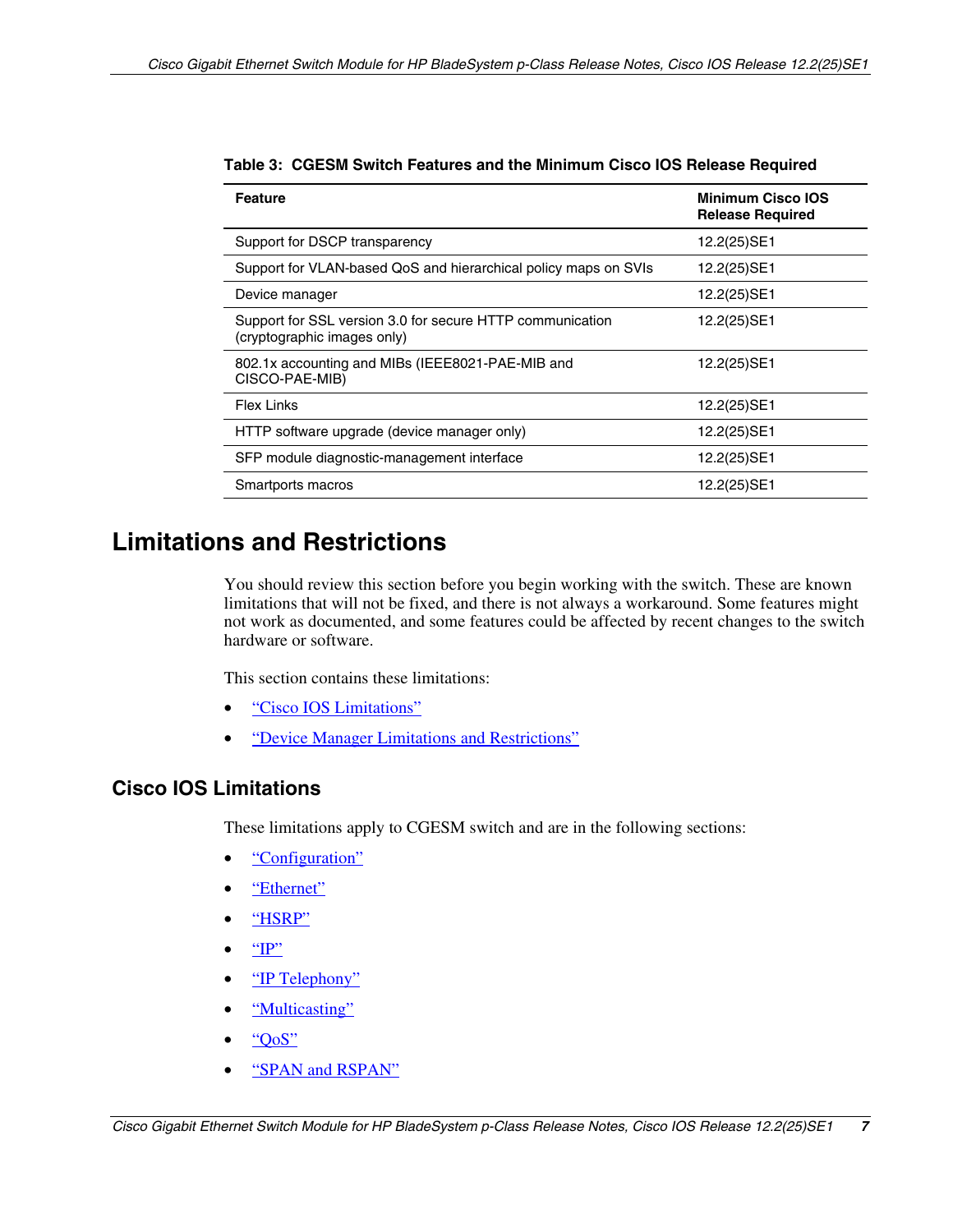- ["Trunking"](#page-10-1)
- ["VLAN"](#page-11-0)

### <span id="page-7-0"></span>**Configuration**

These are the configuration limitations:

- If you run the CLI-based setup program, the IP address that the Dynamic Host Configuration Protocol (DCHP) provides is reflected as a static IP address in the config.text file. The workaround is to not run setup if DHCP is required for your configuration.
- If you start and then end the autoinstall program before the DHCP server replies, DHCP requests ^^^^^^^^^^^^^^^ Typos are ignored. The workaround is to wait until you see the IP address appear when it is provided by the DCHP server.
- A static IP address might be removed when the previously acquired DHCP IP address lease expires.

This problem occurs under these conditions:

- When the switch is booted without a configuration (no config.text file in flash memory).
- When the switch is connected to a DHCP server that is configured to give an address to it (the dynamic IP address is assigned to VLAN 1).
- When an IP address is configured on VLAN 1 before the dynamic address lease assigned to VLAN 1 expires.

The workaround is to reconfigure the static IP address. (CSCea71176 and CSCdz11708)

- 1. Disable auto-QoS on the interface.
- 2. Change the routed port to a nonrouted port or the reverse.
- 3. Re-enable auto-QoS on the interface. (CSCec44169)
- The DHCP snooping binding database is not written to flash or a remote file in either of these situations:
	- The DHCP snooping database file is manually removed from the file system. After you enable the DHCP snooping database by configuring a database URL, a database file is created. If you manually remove the file from the system, the DHCP snooping database does not create another database file. You need to disable the DHCP snooping database and enable it again to create the database file.
	- The URL for the configured DHCP snooping database was replaced because the original URL is not accessible. The new URL might not take effect after the timeout of the old URL.

No workaround is necessary; these are the designed behaviors. (CSCed50819)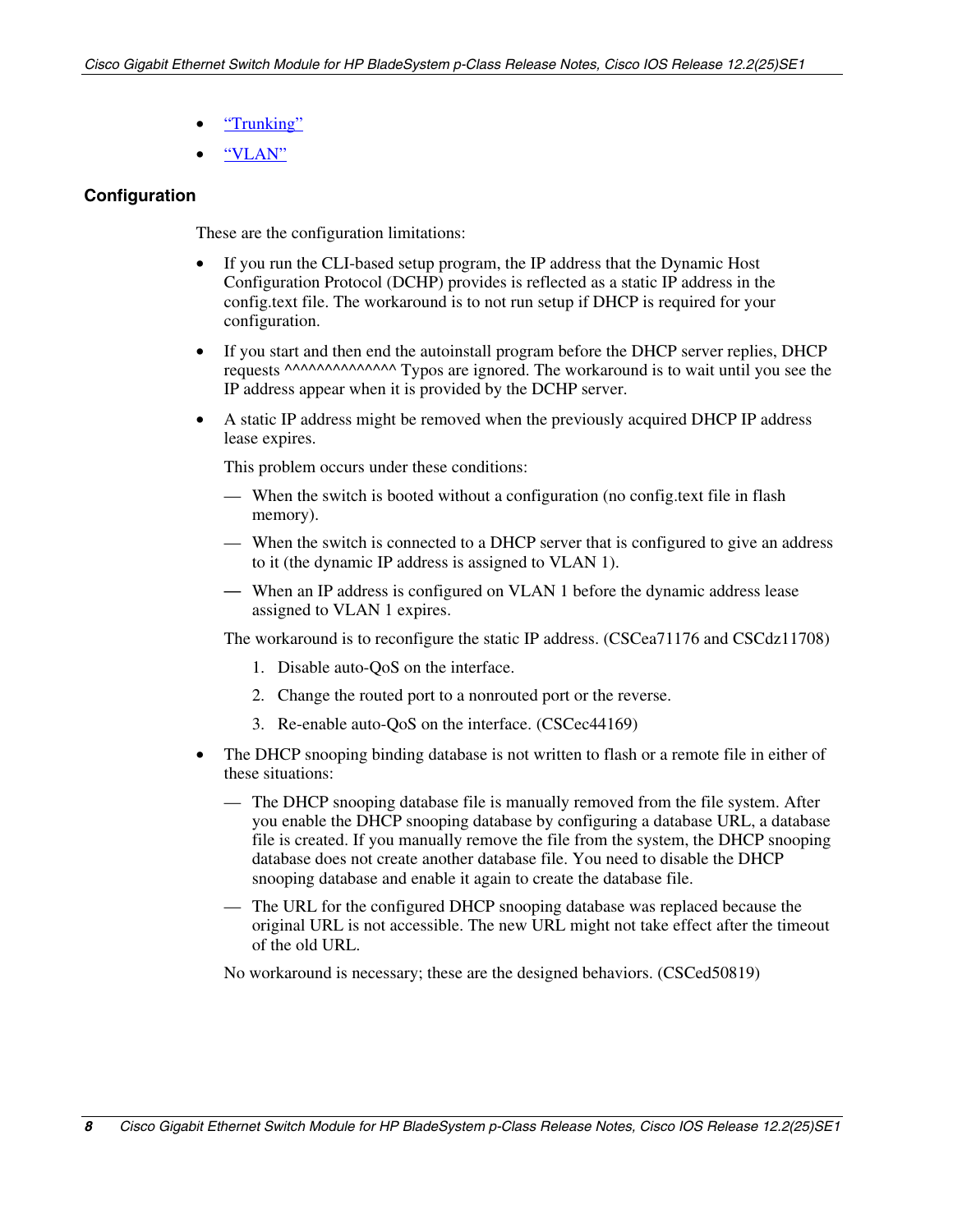<span id="page-8-0"></span>

| When connected to some third-party devices that send early preambles, a switch port |
|-------------------------------------------------------------------------------------|
| operating at 100 Mbps full duplex or 100 Mbps half duplex might bounce the line     |
| protocol up and down. The problem is observed only when the switch is receiving     |
| frames.                                                                             |

The workaround is to configure the port for 10 Mbps and half duplex or to connect a hub or a nonaffected device to the switch. (CSCed39091)

• A traceback error occurs if a crypto key is generated after an SSL client session.

There is no workaround. This is a cosmetic error and does not affect the functionality of the switch. (CSCef59331)

#### **Ethernet**

Subnetwork Access Protocol (SNAP) encapsulated IP packets are dropped without an error message being reported at the interface. The switch does not support SNAP-encapsulated IP packets. There is no workaround. (CSCdz89142)

#### **HSRP**

When the active switch fails in a switch cluster that uses HSRP redundancy, the new active switch might not contain a full cluster member list. The workaround is to ensure that the ports on the standby cluster members are not in the spanning-tree blocking state. To verify that these ports are not in the blocking state, see the "Configuring STP" chapter in the software configuration guide. (CSCec76893)

#### **IP**

When the rate of received DHCP requests exceeds 2,000 packets per minute for a long time, the response time might be slow when you are using the console. The workaround is to use rate limiting on DHCP traffic to prevent a denial of service attack from occurring. (CSCeb59166)

#### **IP Telephony**

These are the IP telephony limitations:

• When a Cisco IP Phone is connected to the switch, the port VLAN ID (PVID) and the voice VLAN ID (VVID) both learn its MAC address. However, after dynamic MAC addresses are deleted, only the VVID relearns the phone MAC address. MAC addresses are manually or automatically deleted when a topology change occurs or when port security or an 802.1x feature is enabled or disabled.

There is no workaround. (CSCea80105)

• After you change the access VLAN on a port that has 802.1x enabled, the IP Phone address is removed. Because learning is restricted on 802.1x capable ports, it takes approximately 30 seconds before the address is relearned. No workaround is necessary. (CSCea85312)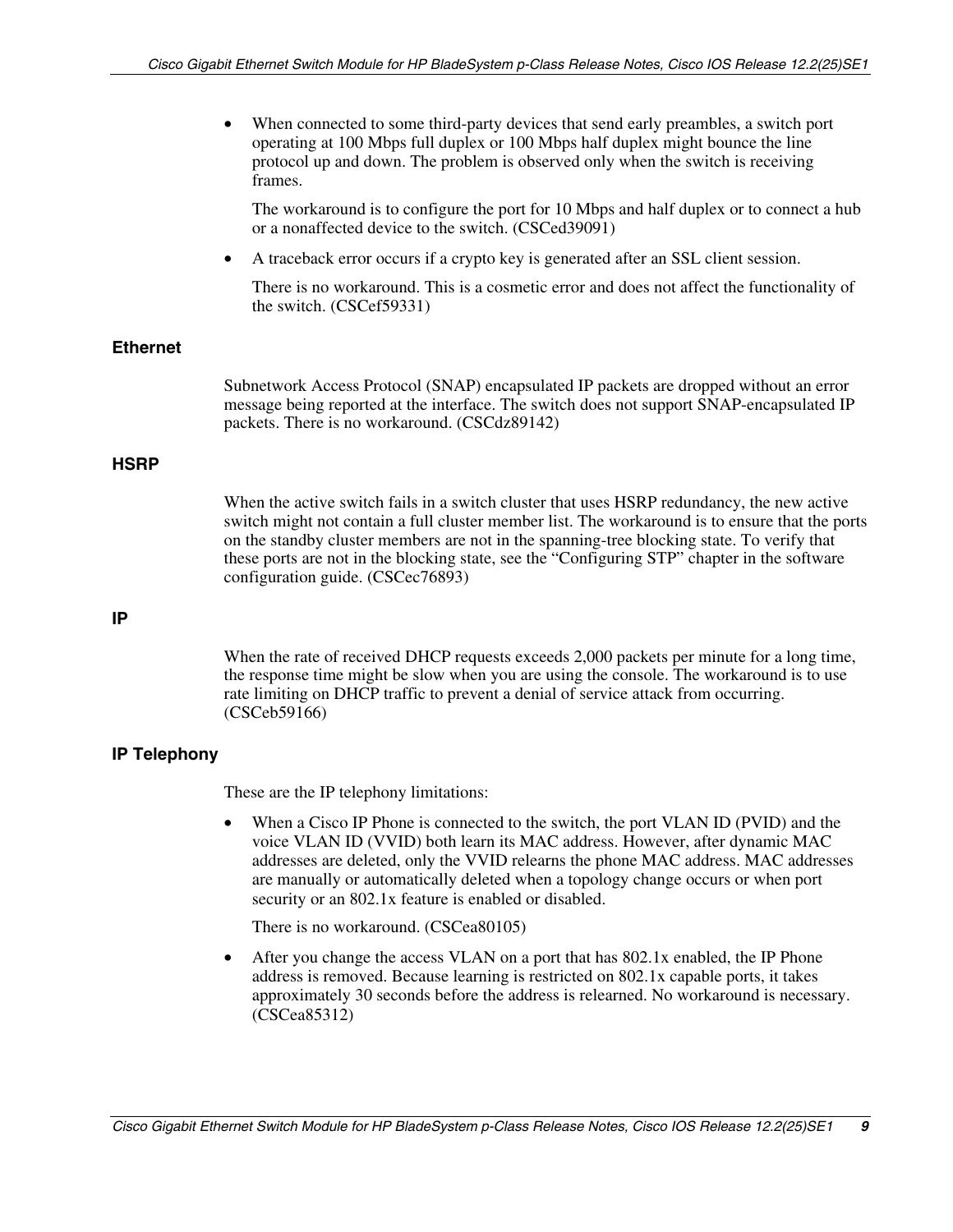#### <span id="page-9-0"></span>**Multicasting**

These are the multicasting limitations:

- If the number of multicast routes and Internet Group Management Protocol (IGMP) groups are more than the maximum number specified by the **show sdm prefer** global configuration command, the traffic received on unknown groups is flooded in the received VLAN even though the **show ip igmp snooping multicast-table** privileged EXEC command output shows otherwise. The workaround is to reduce the number of multicast routes and IGMP snooping groups to less than the maximum supported value. (CSCdy09008)
- IGMP filtering is applied to packets that are forwarded through hardware. It is not applied to packets that are forwarded through software. Hence, with multicast routing enabled, the first few packets are sent from a port even when IGMP filtering is set to deny those groups on that port. There is no workaround. (CSCdy82818)
- If an IG MP report packet has two multicast group records, the switch removes or adds interfaces depending on the order of the records in the packet:
	- If the ALLOW\_NEW\_SOURCE record is before the BLOCK\_OLD\_SOURCE record, the switch removes the port from the group.
	- If the BLOCK OLD SOURCE record is before the ALLOW NEW SOURCE record, the switch adds the port to the group.

There is no workaround. (CSCec20128)

• When IGMP snooping is disabled and you enter the **switchport block multicast**  interface configuration command, IP multicast traffic is not blocked.

The **switchport block multicast** interface configuration command is only applicable to non-IP multicast traffic.

There is no workaround. (CSCee16865)

### **QoS**

These are the quality of service (QoS) limitations:

- Some switch queues are disabled if the buffer size or threshold level is set too low with the **mls qos queue-set output** global configuration command. The ratio of buffer size to threshold level should be greater than 10 to avoid disabling the queue. The workaround is to choose compatible buffer sizes and threshold levels. (CSCea76893)
- When auto-QoS is enabled on the switch, priority queuing is not enabled. Instead, the switch uses shaped round robin (SRR) as the queuing mechanism. The auto-QoS feature is designed on each platform based on the feature set and hardware limitations, and the queuing mechanism supported on each platform might be different. There is no workaround. (CSCee22591)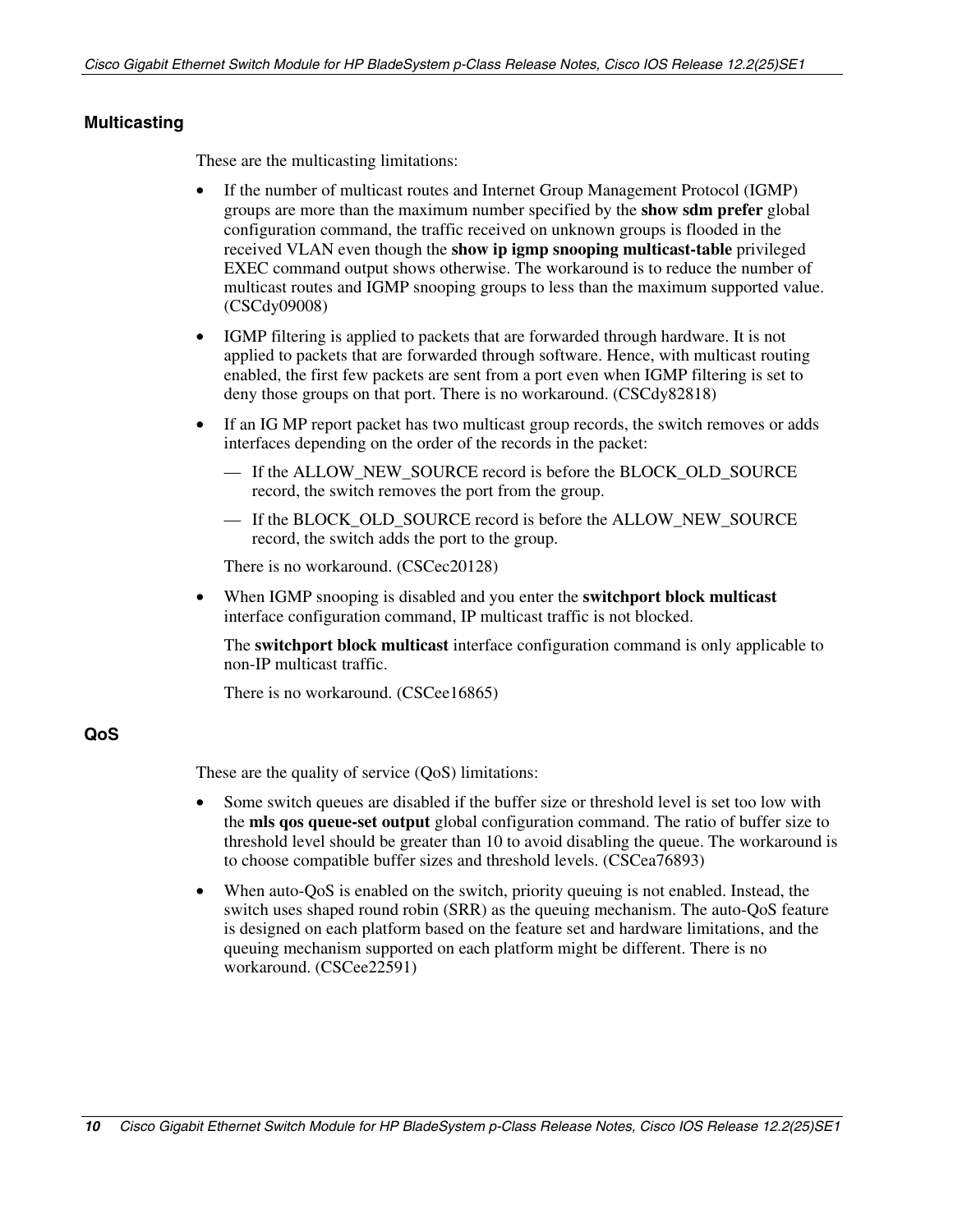#### <span id="page-10-1"></span><span id="page-10-0"></span>**SPAN and RSPAN**

These are the SPAN and Remote SPAN (RSPAN) limitations.

• An egress SPAN copy of routed unicast traffic might show an incorrect destination MAC address on both local and remote SPAN sessions. This limitation does not apply to bridged packets. The workaround for local SPAN is to use the replicate option. For a remote SPAN session, there is no workaround.

This is a hardware limitation: (CSCdy72835)

• Egress SPAN routed packets (both unicast and multicast) show the incorrect source MAC address. For remote SPAN packets, the source MAC address should be the MAC address of the egress VLAN, but instead the packet shows the MAC address of the RSPAN VLAN. For local SPAN packets with native encapsulation on the destination port, the packet shows the MAC address of VLAN 1. This problem does not appear with local SPAN when the encapsulation replicate option is used. This limitation does not apply to bridged packets. The workaround is to use the **encapsulate replicate** keywords in the **monitor session** global configuration command. Otherwise, there is no workaround.

This is a hardware limitation: (CSCdy81521)

• During periods of very high traffic, when two RSPAN source sessions are configured, the VLAN ID of packets in one RSPAN session might overwrite the VLAN ID of the other RSPAN session. If this occurs, packets intended for one RSPAN VLAN are incorrectly sent to the other RSPAN VLAN. This problem does not affect RSPAN destination sessions. The workaround is to configure only one RSPAN source session.

This is a hardware limitation: (CSCed24036)

• Cisco Discovery Protocol (CDP), VLAN Trunking Protocol (VTP), and Port Aggregation Protocol (PAgP) packets received from a SPAN source are not sent to the destination interfaces of a local SPAN session. The workaround is to use the **monitor session**  *session\_number* **destination** {**interface** *interface-id* **encapsulation replicate}** global configuration command for local SPAN.

#### **Trunking**

These are the trunking limitations:

• The switch treats frames received with mixed encapsulation (802.1Q and Inter-Switch Link [ISL]) as frames with FCS errors, increments the error counters, and causes the LED to blink amber. This happens when an ISL-unaware device receives an ISL-encapsulated packet and forwards the frame to an 802.1Q trunk interface. There is no workaround. (CSCdz33708)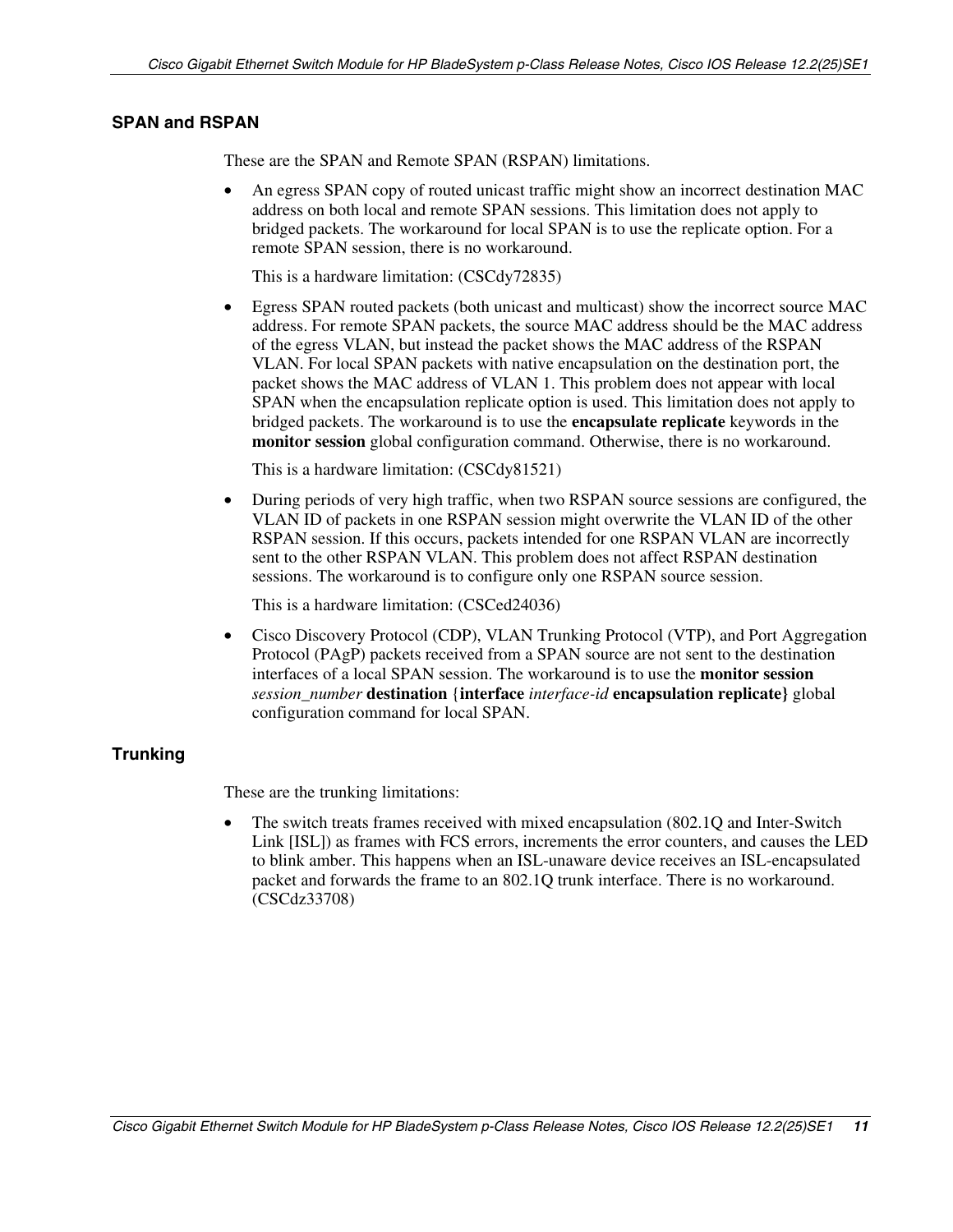- <span id="page-11-0"></span>• IP traffic with IP options set is sometimes leaked on a trunk port. For example, a trunk port is a member of an IP multicast group in VLAN X but is not a member in VLAN Y. If VLAN Y is the output interface for the multicast route entry assigned to the multicast group and an interface in VLAN Y belongs to the same multicast group, the IP-option traffic received on an input VLAN interface other than one in VLAN Y is sent on the trunk port in VLAN Y because the trunk port is forwarding in VLAN Y, even though the port has no group membership in VLAN Y. There is no workaround. (CSCdz42909)
- For trunk ports or access ports configured with 802.1Q tagging, inconsistent statistics might appear in the **show interfaces counters** privileged EXEC command output. Valid 802.1Q frames of 64 to 66 bytes are correctly forwarded even though the port LED blinks amber, and the frames are not counted on the interface statistics. There is no workaround. (CSCec35100)

### **VLAN**

If the number of VLANs times the number of trunk ports exceeds the recommended limit of 13,000, the switch can fail. The workaround is to reduce the number of VLANs or trunks. (CSCeb31087)

## **Device Manager Limitations and Restrictions**

You cannot create and manage switch clusters through the device manager. To create and manage switch clusters, use the CLI.

## **Device Manager Notes**

These notes apply to the device manager:

• We recommend that you use this browser setting to display the device manager from Microsoft Internet Explorer in the least amount of time.

From Microsoft Internet Explorer:

- 1. Choose Tools > Internet Options.
- 2. Click Settings in the "Temporary Internet files" area.
- 3. From the Settings window, choose Automatically.
- 4. Click OK.
- 5. Click OK to exit the Internet Options window.
- $\bullet$ The HTTP server interface must be enabled to display the device manager. By default, the HTTP server is enabled on the switch. Use the **show running-config** privileged EXEC command to see if the HTTP server is enabled or disabled.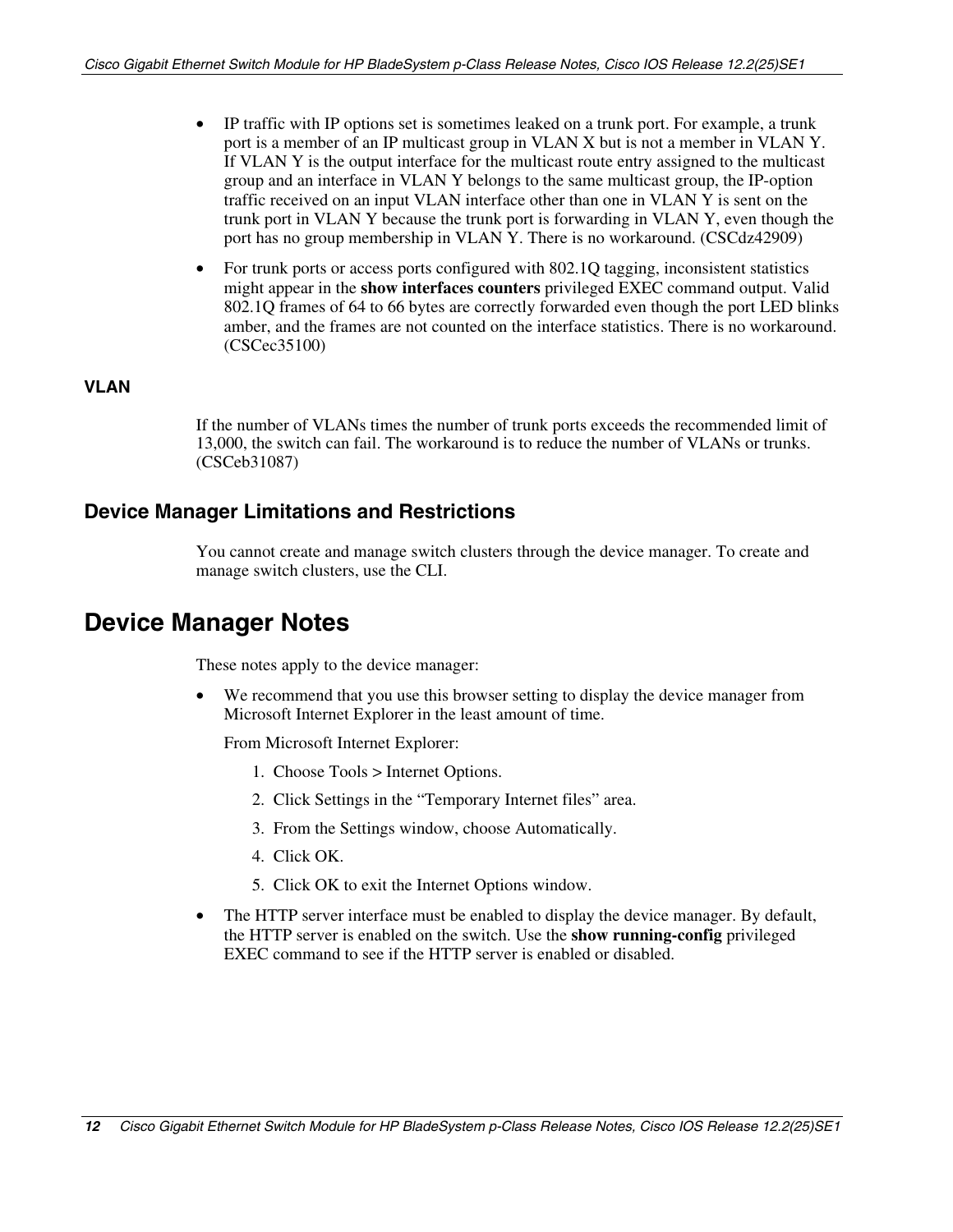|        | <b>Command</b>                                    | <b>Purpose</b>                                                                                            |  |
|--------|---------------------------------------------------|-----------------------------------------------------------------------------------------------------------|--|
| Step 1 | configure terminal                                | Enter global configuration mode.                                                                          |  |
| Step 2 | ip http authentication {enable   local  <br>taccs | Configure the HTTP server<br>interface for the type of<br>authentication that you want to use.            |  |
|        |                                                   | enable-Enable password,<br>which is the default method of<br>HTTP server user<br>authentication, is used. |  |
|        |                                                   | <b>local</b> —Local user database,<br>as defined on the Cisco router<br>or access server, is used.        |  |
|        |                                                   | tacacs-TACACS server is<br>used.                                                                          |  |
| Step 3 | end                                               | Return to privileged EXEC mode.                                                                           |  |
| Step 4 | show running-config                               | Verify your entries.                                                                                      |  |

Beginning in privileged EXEC mode, follow these steps to configure the HTTP server interface:

• The device manager uses the HTTP protocol (the default is port 80) and the default method of authentication (the enable password) to communicate with the switch through any of its Ethernet ports and to allow switch management from a standard web browser.

If you change the HTTP port, you must include the new port number when you enter the IP address in the browser **Location** or **Address** field (for example, http://10.1.126.45:184 where 184 is the new HTTP port number). You should write down the port number through which you are connected. Use care when changing the switch IP information.

If you are *not* using the default method of authentication (the enable password), you need to configure the HTTP server interface with the method of authentication used on the switch.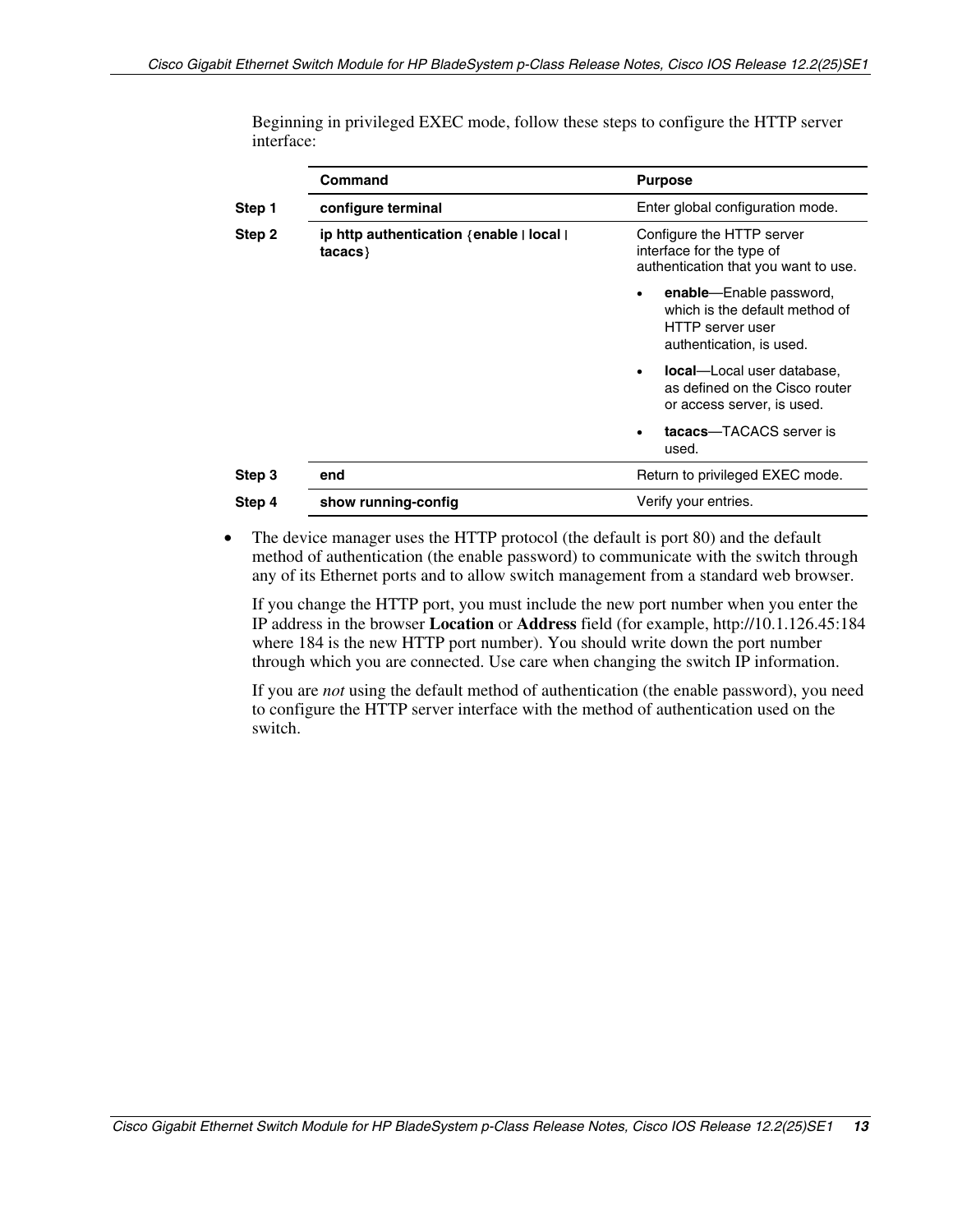|        | <b>Command</b>                                    | <b>Purpose</b>                                                                                                  |  |
|--------|---------------------------------------------------|-----------------------------------------------------------------------------------------------------------------|--|
| Step 1 | configure terminal                                | Enter global configuration mode.                                                                                |  |
| Step 2 | ip http authentication {enable   local  <br>taccs | Configure the HTTP server interface<br>for the type of authentication that<br>you want to use.                  |  |
|        |                                                   | enable—Enable password,<br>which is the default method of<br>HTTP server user<br>authentication, is used.       |  |
|        |                                                   | <b>local</b> —Local user database, as<br>$\bullet$<br>defined on the Cisco router or<br>access server, is used. |  |
|        |                                                   | tacacs-TACACS server is<br>used.                                                                                |  |
| Step 3 | end                                               | Return to privileged EXEC mode.                                                                                 |  |
| Step 4 | show running-config                               | Verify your entries.                                                                                            |  |

<span id="page-13-0"></span>Beginning in privileged EXEC mode, follow these steps to configure the HTTP server interface:

• If you use Internet Explorer Version 5.5 and select a URL with a nonstandard port at the end of the address (for example, *www*.*cisco.com:84*), you must enter *http://* as the URL prefix. Otherwise, you cannot launch the device manager.

## **VLAN Interfaces and MAC Addresses**

All VLAN interfaces have assigned MAC addresses that are derived from the base MAC address. The base MAC address is the hardware address that is on the switch label. It also appears when you enter the **show version** privileged EXEC command.

On the first VLAN interface (VLAN 1), the MAC address is the base MAC address  $+ 0 \times 40$ . On the next VLAN interface that you configure, the MAC address is the base MAC address + 0 x 40 +1, and so on for other VLAN interfaces.

You can enter the **show interfaces vlan vlan-id** privileged EXEC command to show the MAC and IP addresses. The MAC addresses that appear in the **show interfaces vlan vlan-id**  command output are not the same as the MAC address that is printed on the switch label (the base MAC address).

By default, VLAN 1 is the interface that connects to the management network. When the switch boots up, the DHCP client (switch) requests an IP address from a DHCP server by using the MAC address of VLAN 1.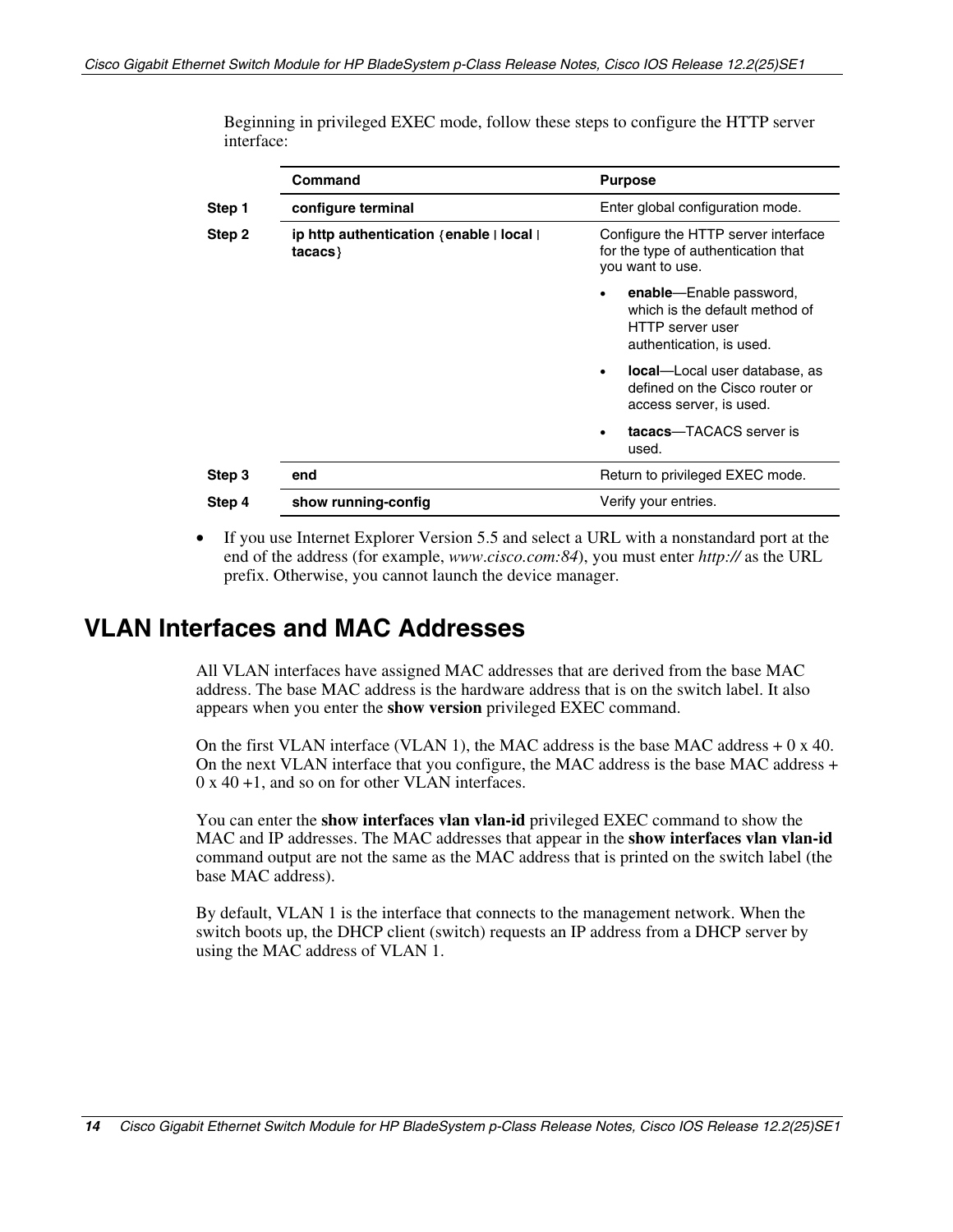## <span id="page-14-1"></span><span id="page-14-0"></span>**Documentation Notes**

This section describes documentation notes related to this IOS release.

### **References to IOS Release Number**

These documents refer to Release 12.2(25)SE. The correct release is Release 12.2(25)SE1.

- *Cisco Gigabit Ethernet Switch Module for HP BladeSystem p-Class Software Configuration Guide, Cisco IOS Release 12.2(25)SE*
- *Cisco Gigabit Ethernet Switch Module for HP BladeSystem p-Class Command Reference Guide, Cisco IOS Release 12.2(25)SE*
- *Cisco Gigabit Ethernet Switch Module for HP BladeSystem p-Class System Message Guide, Cisco IOS Release 12.2(25)SE*

## **Open Caveats**

These sections describe the open caveats with possible unexpected activity in this software release:

- ["Open IOS Caveats"](#page-14-1)
- ["Open Device Manager Caveats"](#page-18-0)

### **Open IOS Caveats**

These severity 3 Cisco IOS configuration caveats apply to the CGESM switch:

• CSCee08109

> If a port-based ACL (PACL) is applied to an 802.1x-enabled port and the client is then disconnected from that port, the PACL is not removed from the port.

There is no workaround.

• CSCee12496

> When the **interface range** interface configuration command is used to set a range of ports to trusted mode by using the **ip arp inspection trust** command and some of those ports are members of a channel-group, this error message might appear:

%PM-3-INTERNALERROR: Port Manager Internal Software Error (pd->physicalPort && pd- >agPort == NULL: ../switch/pm/pm\_port.c: 3865: pm\_port\_want\_to\_bundle)

There is no workaround.

• CSCee22376

> When an SNMP version 3 user is configured with the encrypted option and password, the switch reloads when the MIB object usmUserAuthKeyChange is set.

The workaround is to configure a user without the encrypted option. (For example, **snmp-server user username groupname v3 auth md5 password**.)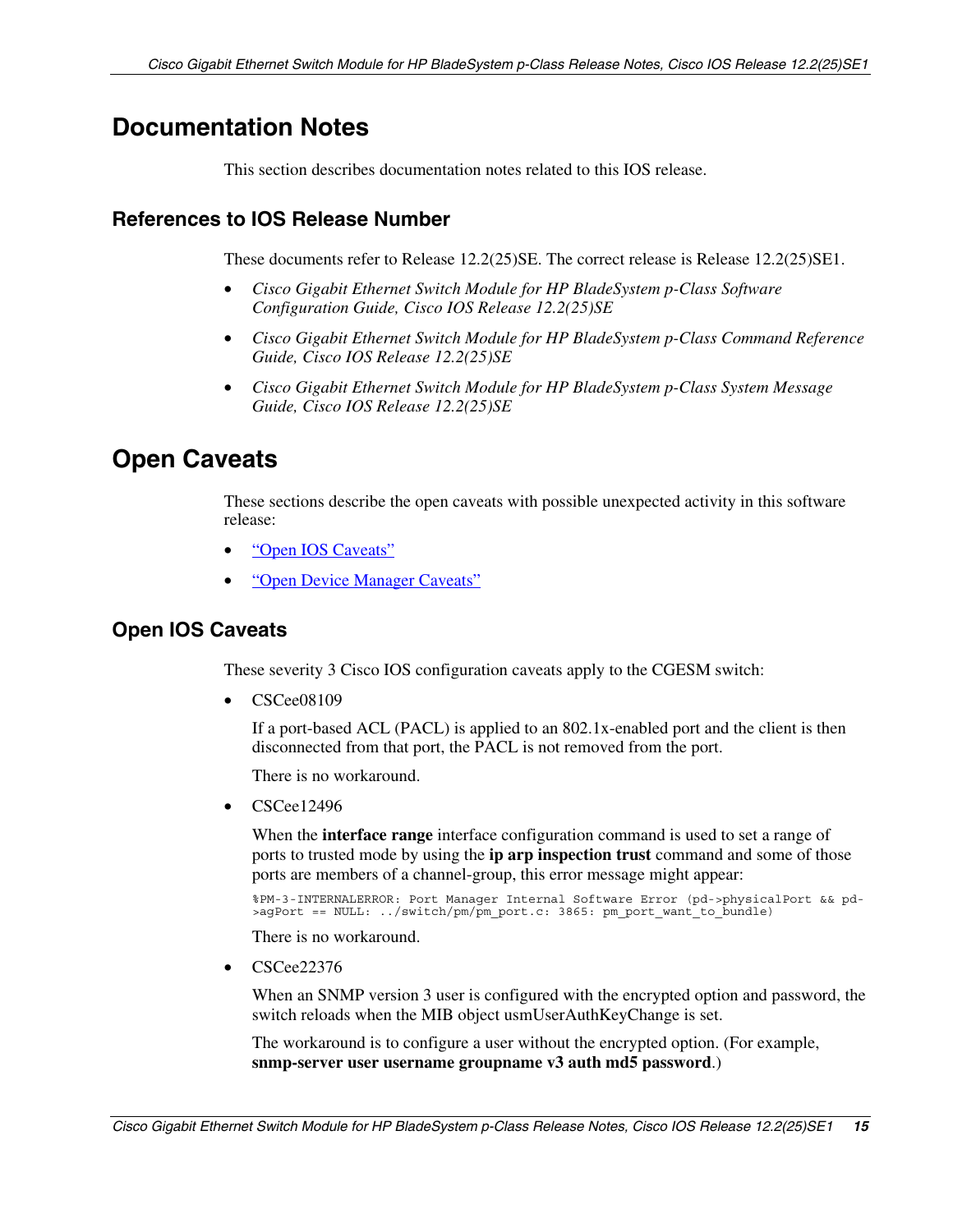• CSCee37070

An 802.1x port in single-host mode with port security enabled goes into the errdisable state and displays the %DOT1X-5-SECURITY\_VIOLATION message if another MAC is seen.

The workaround is to have only one device connected at a time when the port is in singlehost mode.

• CSCee93822

> When port security is enabled on an interface in restricted mode and the **switchport block unicast interface** command has been entered on that interface, MAC addresses are incorrectly forwarded when they should be blocked

The workaround is to enter the **no switchport block unicast** interface configuration command on that specific interface.

• CSCef65587

These error messages appear randomly:

%SYS-2-NOBLOCK: idle with blocking disabled. -Process= "hpm main process", ipl= 0, pid= 62 -Traceback= 259CC0 251438 750244 661220 665774 6603CC 653750 6575B0 64FC44 651260 65DF58 4EC268 544300 4F5F64 4B433C 522508 \*Sep 2 15:42:22: %SYS-2-BLOCKHUNG: Task hung with blocking disabled, value = 0x1. -Process= "hpm main process", ipl= 0, pid= 62 -Traceback= 259CFC 251438 750244 661220 665774 6603CC 653750 6575B0 64FC44 651260 65DF58 4EC268 544300 4F5F64 4B433C 522508

This does not affect switch functionality. There is no workaround.

• CSCef68181

> The **show mac-address-table** count displays space for 8200 MAC addresses, and it should show 8192. It can only support 8192.

There is no workaround.

• CSCef81034

The **show version** shows a partial image.

There is no workaround.

• CSCef92631

> If you reload the switch through the device manager, the syslog message says that the reload request was through the console rather than through the device manager.

There is no workaround.

• CSCef98072

> An unconfigured switch will initially prompt with "Would you like to terminate autoinstall? [yes]". If the switch has already been assigned its IP address by autoinstall (logged as 00:02:13: AUTOINSTALL: Vlan1 is assigned 192.168.2.34), autoinstall terminates regardless of how you answer the prompt.

See the hardware installation guide for installing and configuring the switch.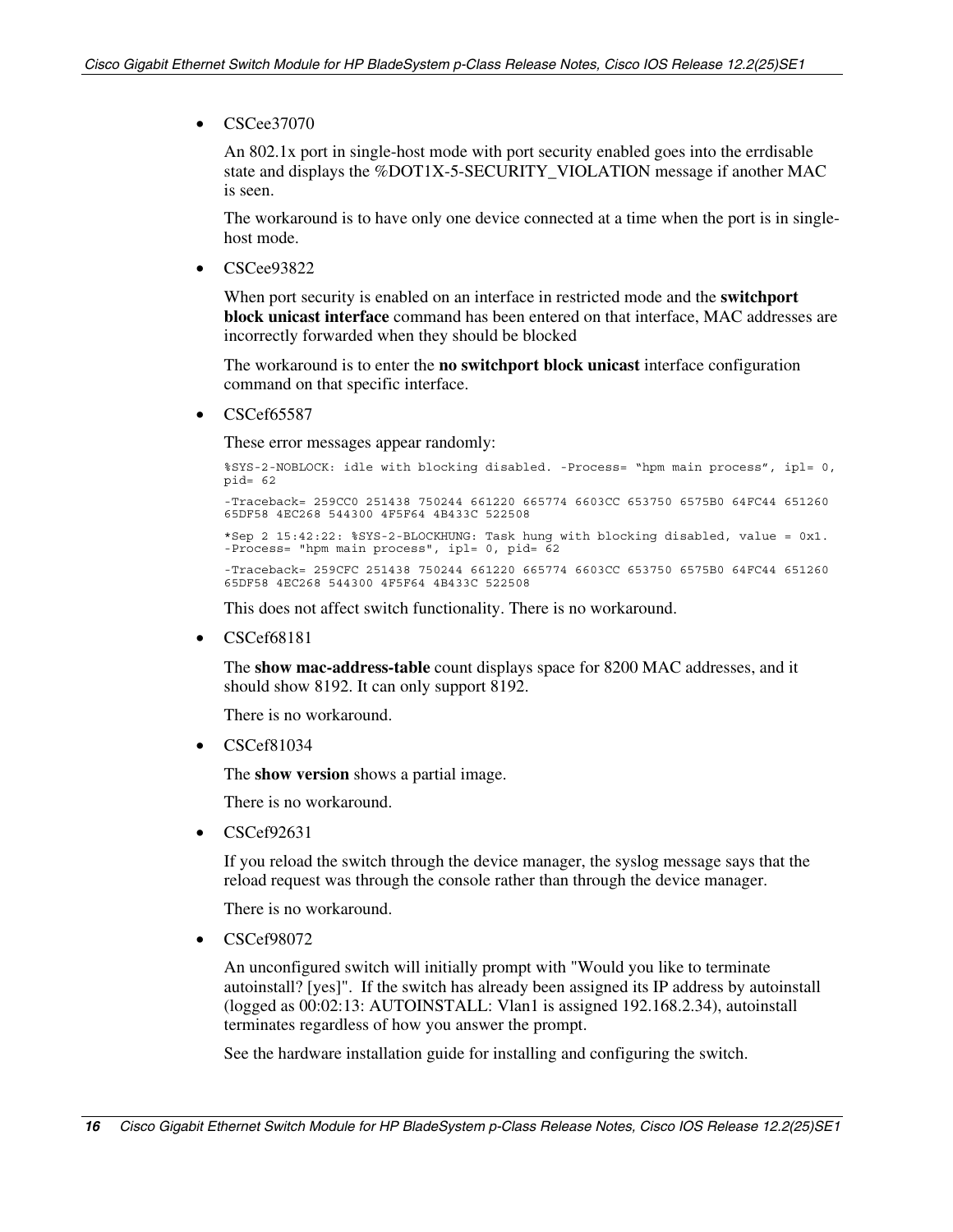#### • CSCeg04311

When you power on or restart a switch that does not have a config.text file in flash memory, the switch tries to get configuration files from a TFTP server. If the configuration files are not found, the switch automatically configures the **service config**  global configuration command, which causes the switch to continue searching (in the background) for the expected configuration files.

If the **service config** command does not find the configuration files, these error messages appear:

```
%Error opening tftp://255.255.255.255/network-confg (Timed out) 
%Error opening tftp://255.255.255.255/cisconet.cfg (Timed out) 
%Error opening tftp://255.255.255.255/switch-confg (Timed out) 
%Error opening tftp://255.255.255.255/ciscortr.cfg (Timed out)
```
These system messages also appear:

```
00:01:40: %SYS-4-CONFIG_RESOLVE_FAILURE: System config parse from 
(tftp://255.255.255.255/network-confg) failed 
00:01:40: %SYS-4-CONFIG_RESOLVE_FAILURE: System config parse from 
(tftp://255.255.255.255/cisconet.cfg) failed 
00:01:40: %SYS-4-CONFIG_RESOLVE_FAILURE: System config parse from 
(tftp://255.255.255.255/switch-confg) failed 
00:01:40: %SYS-4-CONFIG_RESOLVE_FAILURE: System config parse from 
(tftp://255.255.255.255/ciscortr.cfg) failed
```
These messages are for information only. There is no problem with the switch operation.

Because the switch automatically configures the **service config** global configuration command, it is in the switch startup-config file when you save the running-config file. This command runs every time the switch is restarted, even if a config.text configuration file is in the switch flash memory.

The workaround is to prevent these messages from being generated. To do this, enter the switch configuration mode, and issue the **no service config** command. Save the configuration to flash by using the **copy running-config to startup-config** command. The preceding error and system messages no longer appear and do not appear when the switch is restarted.

• CSCeg18016

A few commands are not supported on CGESM. Some of these commands show in the status window but have no status.

There is no workaround.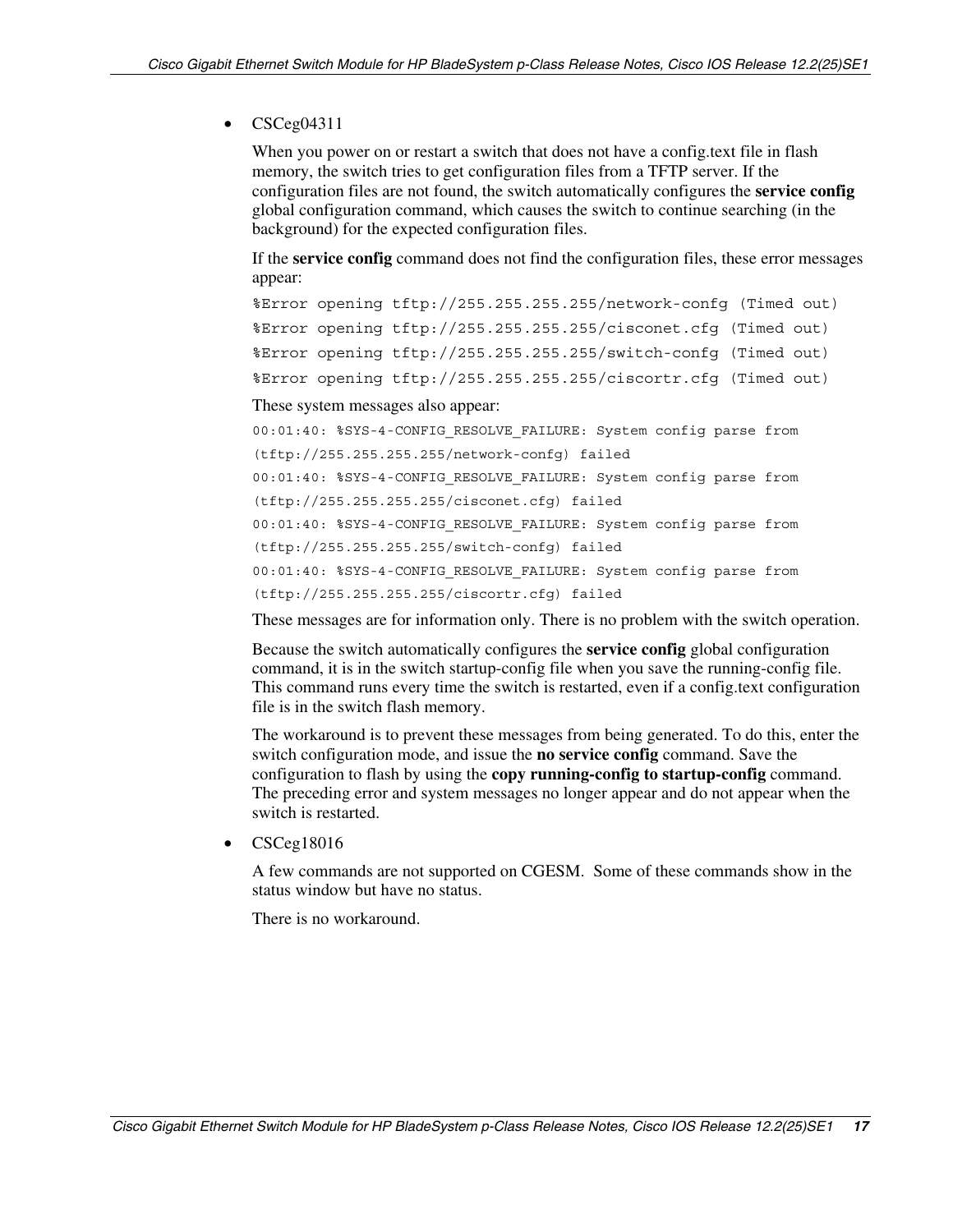• CSCeg45884

When configuring the switch to use DHCP to assign an IP address for the management VLAN interface, you need to use the CLI interface. The option is not configurable through the device manager.

There is no workaround.

• CSCeg67844

> When using SNMP, the CGESM switch returns an incorrect value of 65534 for the ciscoFlashPartitionFileCount MIB; the switch actually contains 1367 files.

There is no workaround.

### **Open HP Caveats**

These are the HP severity 2 open caveats for this release:

• rQm 263546

> Disconnecting the cable from the console port does not end a Telnet session. If you are in privileged EXEC mode when you remove the cable, the next session that is started on the console port will also be in privileged EXEC mode.

The workaround is to end the session before you remove the cable.

• rQm 266129

> If you power on a switch that does not have a config.txt file (the factory default file) and leave the switch on for few hours, the switch console appears to be stalled during setup.

The workaround is to reload the switch before you continue to configure it.

• rQm 267071

> When the switch is configured to obtain an IP address through DHCP (or has no IP address) and SNMP is enabled, these advisory messages might appear during switch initialization. The messages can be ignored because SNMP will be successfully initialized when the switch obtains an IP address through DHCP.

"%IP\_SNMP-3-SOCKET: can't open UDP socket

Unable to open socket on port 161"

There is no workaround.``

• rQm 267393

> The device manager **Configuration->SmartPorts** web page displays the uplink ports in an incorrect order, 19, 21, 20, 22.

> See the "Cabling the Switch" section in the quick setup instructions for the correct layout of the uplink ports.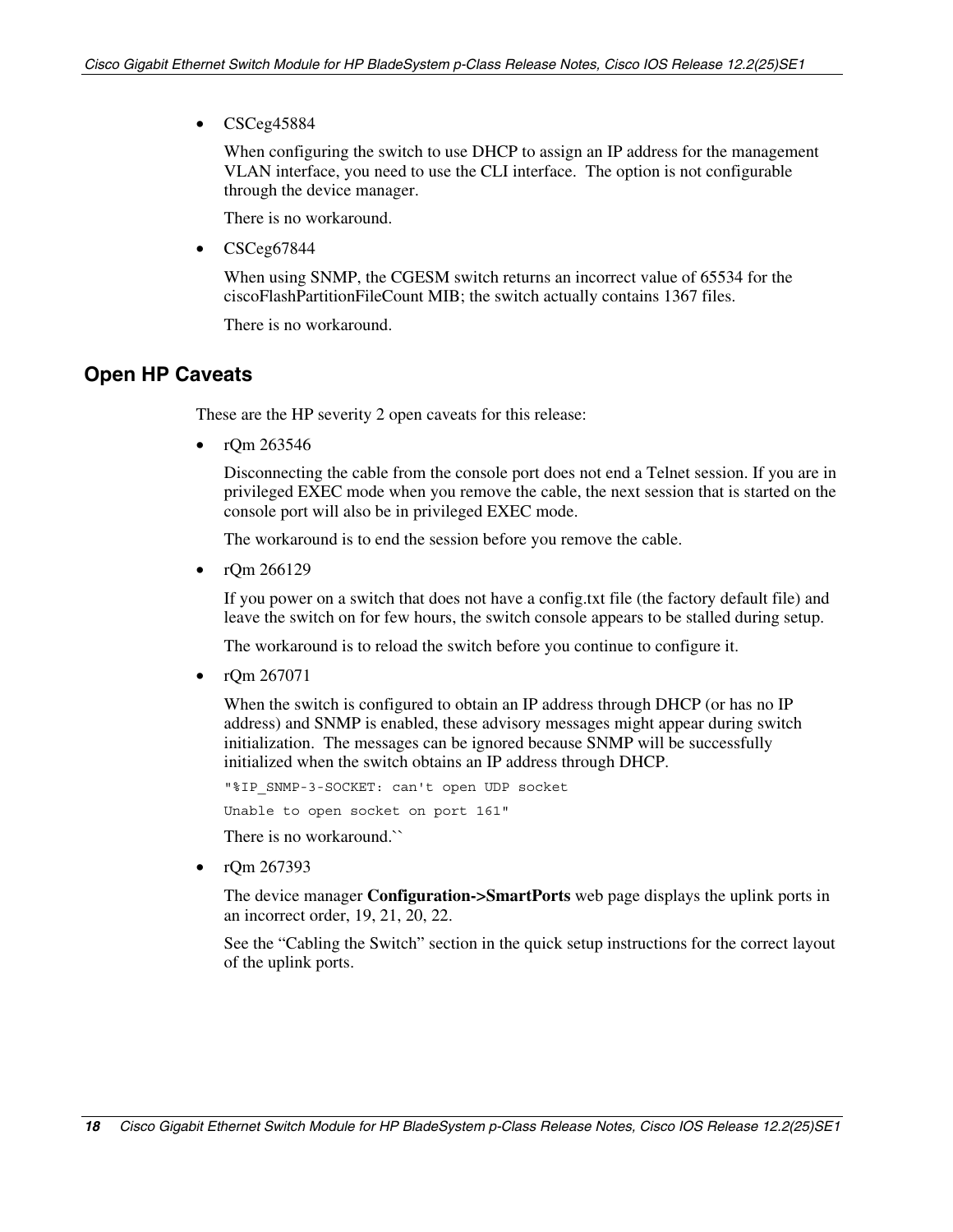### <span id="page-18-0"></span>• rQm 267844

When a trap is sent for a fan status change for one fan, a second trap is always sent for the other fan in the switch. This means that you get two traps instead of only one. If a fan trap is encountered, note carefully which fan it is. Because the second trap will report that the other fan is normal, you could confuse this with a report that the faulty fan has returned to normal.

The workaround is to note which fan is actually reporting a change in status and take the appropriate action.

## **Open Device Manager Caveats**

These are the severity 3 device manager caveats for this release:

• CSCef45718

> When you are prompted to accept the security certificate and you click *No*, you only see a blank screen, and the device manager does not launch.

The workaround is to click *Yes* when you are prompted to accept the certificate.

• CSCef78853

Entering certain characters in some menu items in the device manager window can cause the front panel of a switch to not appear or error dialogs to appear. This can occur when a semicolon (;), single quotation mark ('), or double quotation mark (") is used as part of the hostname, port description, SNMP system location, SNMP system contact, SNMP community strings, Telnet password, or switch password.

The workaround is to remove the character from names of these menu items.

• CSCef94061

If you enter the letter *i* by itself in the port description, the VLAN status column displays *i*; this only occurs when you are using Device Manager through Netscape 7.1.

The workaround is to run Device Manager through Internet Explorer if you must enter a port description with only the value "i."

## **Resolved Caveats**

These caveats were resolved in this release for the CGESM switch:

• CSCed23767

The **switchport port-security aging time 0** interface configuration command now disables the aging time.

• CSCed37222

Sticky addresses are no longer lost during a master switchover.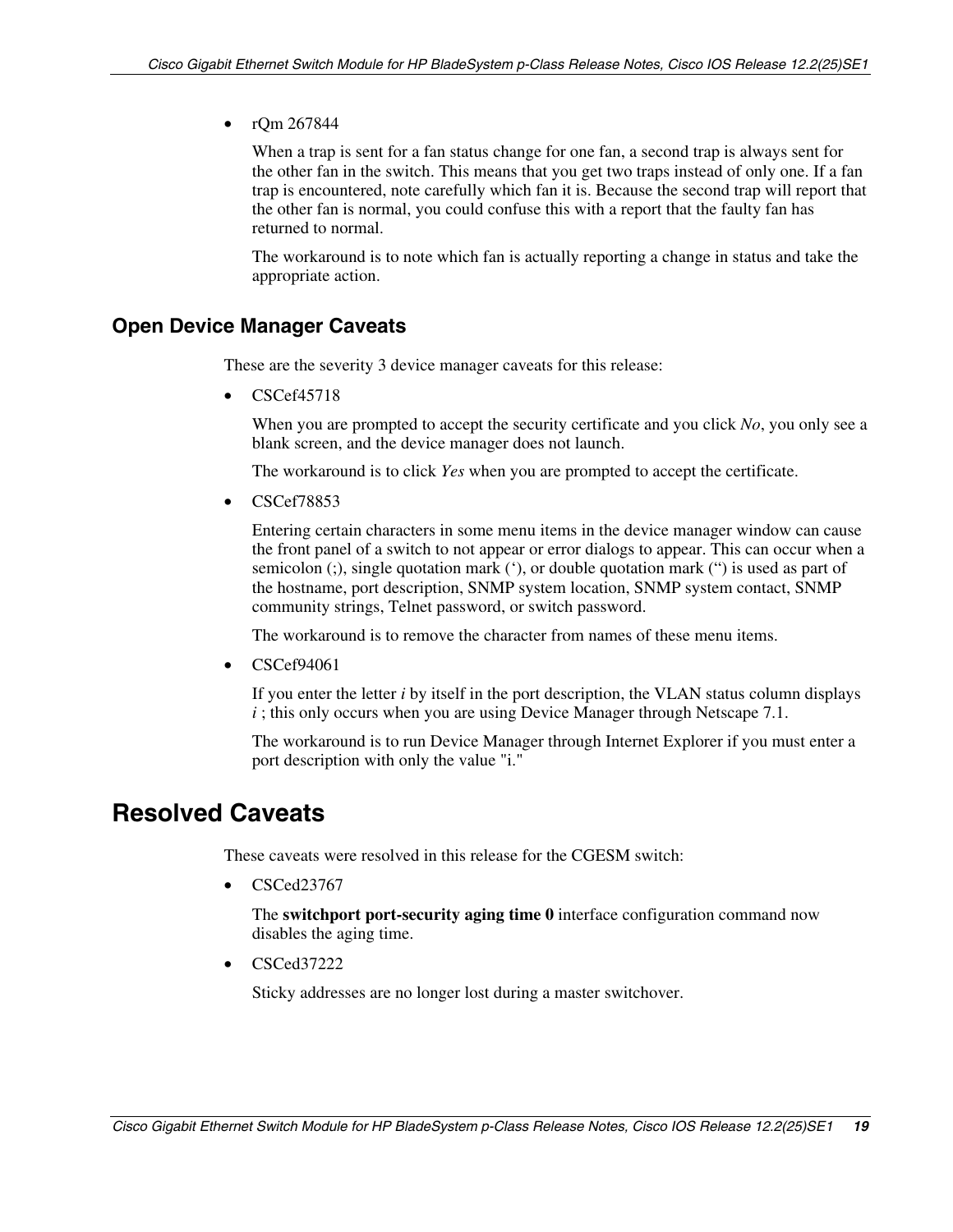• CSCed46781

If you configure the **dot1x timeout tx-period** interface configuration command as greater than **dot1x timeout quiet-period** interface configuration command, users are not authenticated into the guest VLAN when 802.1x authentication fails.

• CSCed87243

> If the VTP password is configured but the VTP domain name is not configured, and if the switch reloads twice, the switch now retains the VLAN information.

• CSCee30022

This message no longer appears when you add an aggregate policer to a policy map:

BAD policymap info 9999999

• CSCee30090

> This message no longer appears when you modify a policer or remove an aggregate policer:

Download failed for <class-name> Bad policymap info.

• CSCee30129

> When you add an aggregate policer to a policy-map class, the aggregate policer is no longer also added to another policy class within the same policy.

• CSCee37552

> The switch no longer fails when it executes the **shutdown** interface configuration command on an 802.1x enabled port.

• CSCee84918

> When DHCP snooping is enabled on the switch and clients attached to an interface move from one subnet to another, if a client attached to the switch sends a DHCP request to the previous subnet, the DHCP negative acknowledgement packet is no longer dropped by the switch.

• CSCef04854

> If you use the **no switchport** interface configuration command to configure a port as a routed port and then enable 802.1x on the port by using the **dot1x port-control auto**  interface configuration command, 802.1x authentication no longer fails if you disable and then re-enable 802.1x on the port.

• CSCef09489

> The switch now correctly forwards Extensible Authentication Protocol (EAP) messages received from a RADIUS server to a client with no delay to the client.

• CSCef16610

> When IP source guard is configured and unconfigured on an interface several times, a memory leak no longer occurs.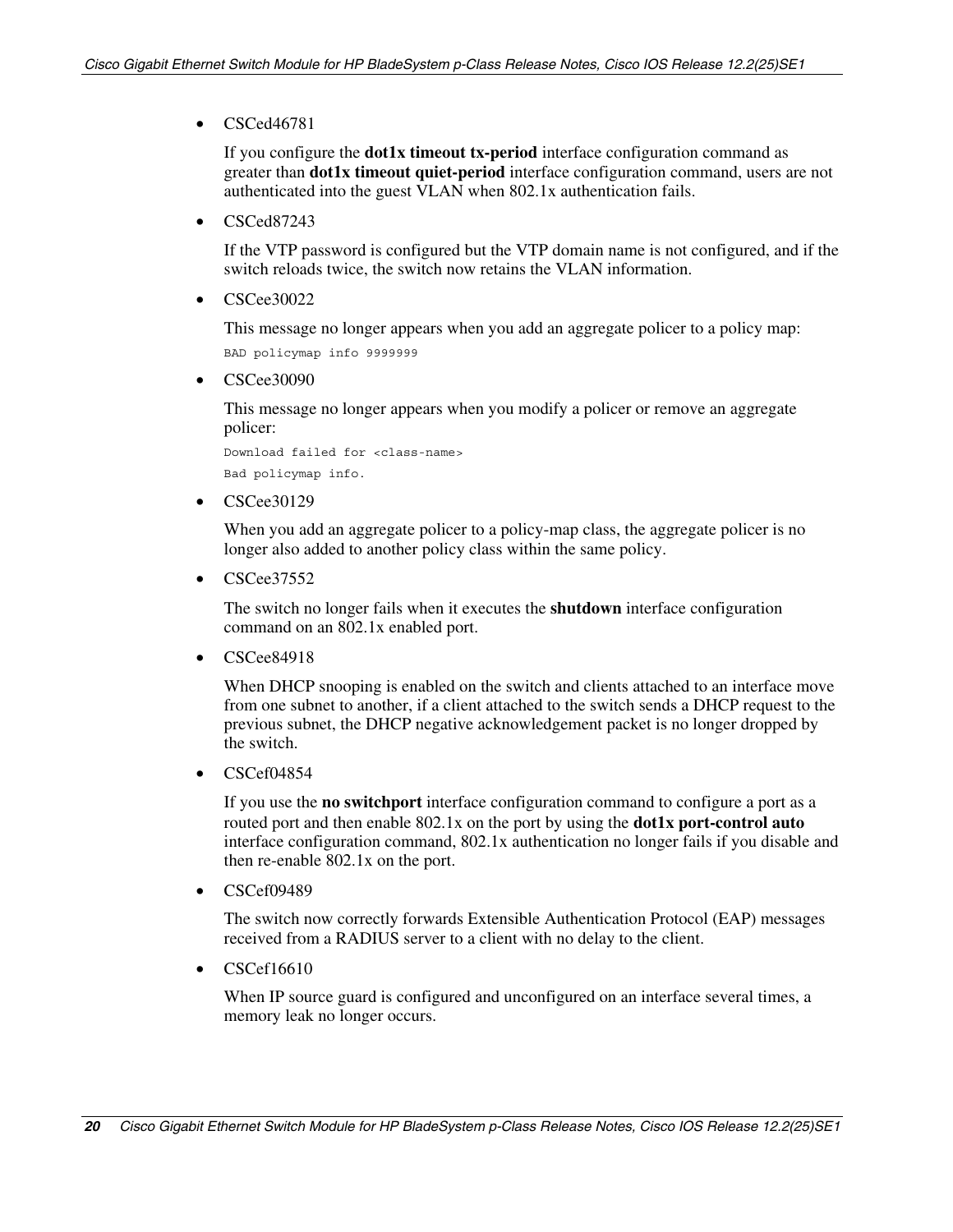<span id="page-20-0"></span>• CSCef42734

When a new 802.1x session is started, the switch now purges old state information, which prevents the switch from failing to authenticate due to stale State(24) field values.

• CSCef55486

When the 802.1x accounting feature is configured, the switch no longer loses connectivity to the RADIUS server for an extended period of time, 802.1x transactions no longer time out, and switch reloads no longer occur.

## **Related Documentation**

These documents provide complete information about the switch and are available from the HP web site:

<http://www.hp.com/support>

- *Cisco Gigabit Ethernet Switch Module for HP BladeSystem p-Class Release Notes*  (part number 383623-001)
- *Cisco Gigabit Ethernet Switch Module for HP BladeSystem p-Class Software Configuration Guide* (part number 380261-001)
- *Cisco Gigabit Ethernet Switch Module for HP BladeSystem p-Class System Message Guide* (part number 380260-001)
- *Cisco Gigabit Ethernet Switch Module for HP BladeSystem p-Class Hardware Installation Guide* (part number 380264-001)
- *Cisco Gigabit Ethernet Switch Module for HP BladeSystem p-Class Quick Setup Instructions* (part number 380263-001)
- $\bullet$ *Cisco Small Form-Factor Pluggable Modules Installation Instructions*  (part number 380-263-001)
- *HP BladeSystem p-Class SAN Connectivity Kit Quick Setup Instructions For Installing in Cisco Gigabit Ethernet Switch Module* (part number 380262-001)

Cisco IOS Release 12.2 documentation is available at

<http://www.cisco.com/en/US/products/sw/iosswrel/ps1835/index.html>